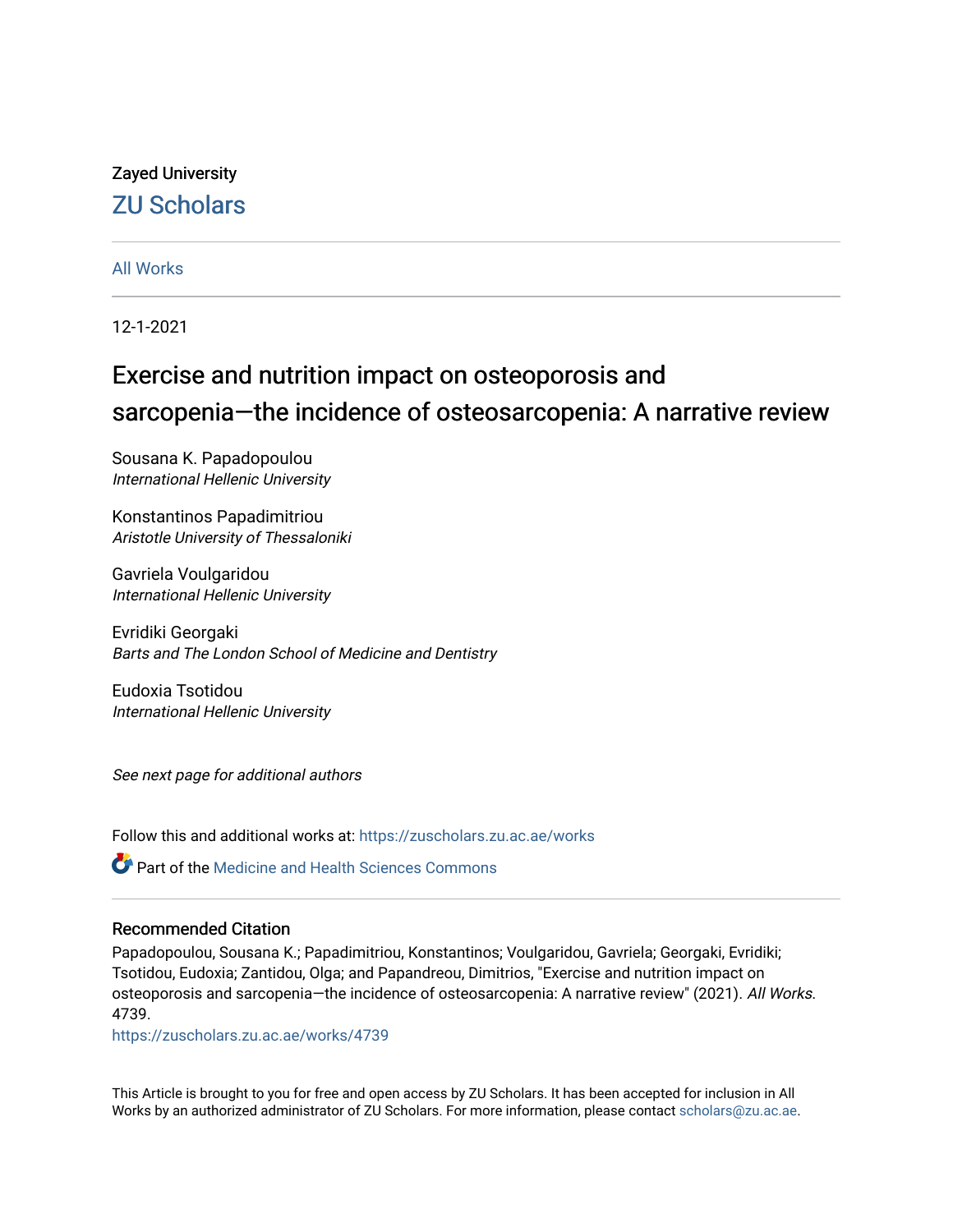# Author First name, Last name, Institution

Sousana K. Papadopoulou, Konstantinos Papadimitriou, Gavriela Voulgaridou, Evridiki Georgaki, Eudoxia Tsotidou, Olga Zantidou, and Dimitrios Papandreou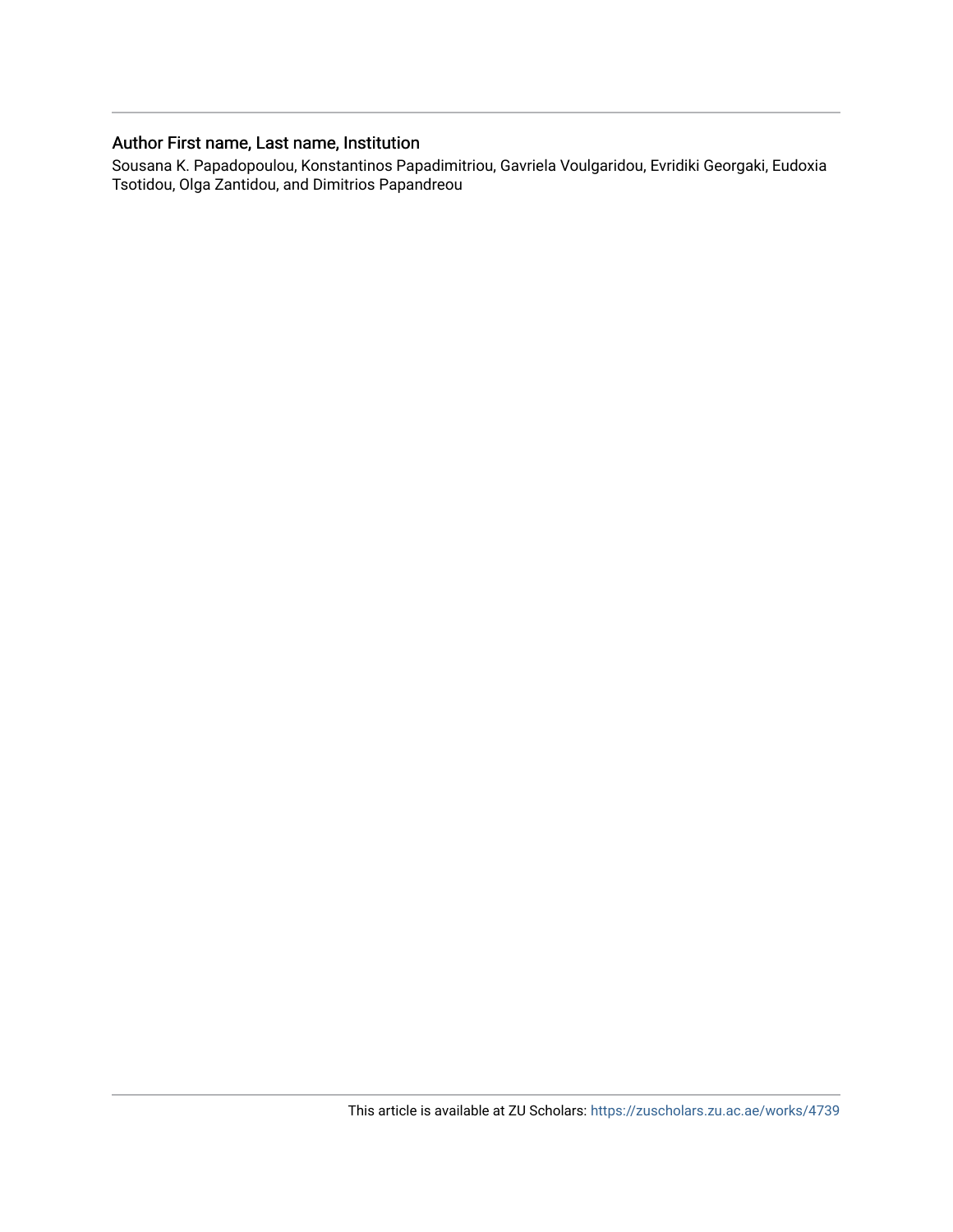



# *Review* **Exercise and Nutrition Impact on Osteoporosis and Sarcopenia—The Incidence of Osteosarcopenia: A Narrative Review**

**Sousana K. Papadopoulou <sup>1</sup> [,](https://orcid.org/0000-0002-6408-6128) Konstantinos Papadimitriou <sup>2</sup> , Gavriela Voulgaridou <sup>1</sup> , Evridiki Georgaki <sup>3</sup> , Eudoxia Tsotidou <sup>1</sup> , Olga Zantidou <sup>1</sup> and Dimitrios Papandreou 4,[\\*](https://orcid.org/0000-0002-4923-484X)**

- <sup>1</sup> Department of Nutritional Sciences and Dietetics, School of Health Sciences, International Hellenic University, 57001 Thessaloniki, Greece; sousana@the.ihu.gr (S.K.P.); gabivoulg@gmail.com (G.V.); tsotidis.family@gmail.com (E.T.); olgakizantidou1995@gmail.com (O.Z.)
- <sup>2</sup> Laboratory of Biological Evaluation of Human Performance, School of Physical Education and Sport Science, Aristotle University of Thessaloniki, 57001 Thessaloniki, Greece; kostakispapadim@gmail.com
- Barts and the London School of Medicine and Dentistry, Queen Mary University of London, London E1 4NS, UK; evridiki.georgaki@outlook.com
- Department of Health, College of Natural and Health Sciences, Zayed University, Abu Dhabi 144534, United Arab Emirates
- **\*** Correspondence: Dimitrios.Papandreou@zu.ac.ae

**Abstract:** Osteoporosis and sarcopenia are diseases which affect the myoskeletal system and often occur in older adults. They are characterized by low bone density and loss of muscle mass and strength, factors which reduce the quality of life and mobility. Recently, apart from pharmaceutical interventions, many studies have focused on non-pharmaceutical approaches for the prevention of osteoporosis and sarcopenia with exercise and nutrition to being the most important and well studied of those. The purpose of the current narrative review is to describe the role of exercise and nutrition on prevention of osteoporosis and sarcopenia in older adults and to define the incidence of osteosarcopenia. Most of the publications which were included in this review show that resistance and endurance exercises prevent the development of osteoporosis and sarcopenia. Furthermore, protein and vitamin D intake, as well as a healthy diet, present a protective role against the development of the above bone diseases. However, current scientific data are not sufficient for reaching solid conclusions. Although the roles of exercise and nutrition on osteoporosis and sarcopenia seem to have been largely evaluated in literature over the recent years, most of the studies which have been conducted present high heterogeneity and small sample sizes. Therefore, they cannot reach final conclusions. In addition, osteosarcopenia seems to be caused by the effects of osteoporosis and sarcopenia on elderly. Larger meta-analyses and randomized controlled trials are needed designed based on strict inclusion criteria, in order to describe the exact role of exercise and nutrition on osteoporosis and sarcopenia.

**Keywords:** osteosarcopenia; osteoporosis; exercise; vitamin D; calcium

## **1. Introduction**

*1.1. Definition and Demographic Data of Osteoporosis and Sarcopenia*

1.1.1. Osteoporosis

Osteoporosis is a silent disease, without any clear clinical symptoms, until a fracture occurs. Fractures are a major public health burden, as they are the main causes of morbidity, impairment, decreased quality of life and mortality [\[1\]](#page-11-0). Osteoporosis has a lot of medical, economic and social consequences. The total burden of osteoporosis is estimated to grow by 50% with more than 3 million incident fractures by 2025, a cost that is translated into almost USD 25.3 billion per year in the US [\[2\]](#page-11-1).



**Citation:** Papadopoulou, S.K.; Papadimitriou, K.; Voulgaridou, G.; Georgaki, E.; Tsotidou, E.; Zantidou, O.; Papandreou, D. Exercise and Nutrition Impact on Osteoporosis and Sarcopenia—The Incidence of Osteosarcopenia: A Narrative Review. *Nutrients* **2021**, *13*, 4499. [https://](https://doi.org/10.3390/nu13124499) [doi.org/10.3390/nu13124499](https://doi.org/10.3390/nu13124499)

Academic Editor: Stefanos Tyrovolas

Received: 20 November 2021 Accepted: 13 December 2021 Published: 16 December 2021

**Publisher's Note:** MDPI stays neutral with regard to jurisdictional claims in published maps and institutional affiliations.



**Copyright:** © 2021 by the authors. Licensee MDPI, Basel, Switzerland. This article is an open access article distributed under the terms and conditions of the Creative Commons Attribution (CC BY) license (https:/[/](https://creativecommons.org/licenses/by/4.0/) [creativecommons.org/licenses/by/](https://creativecommons.org/licenses/by/4.0/)  $4.0/$ ).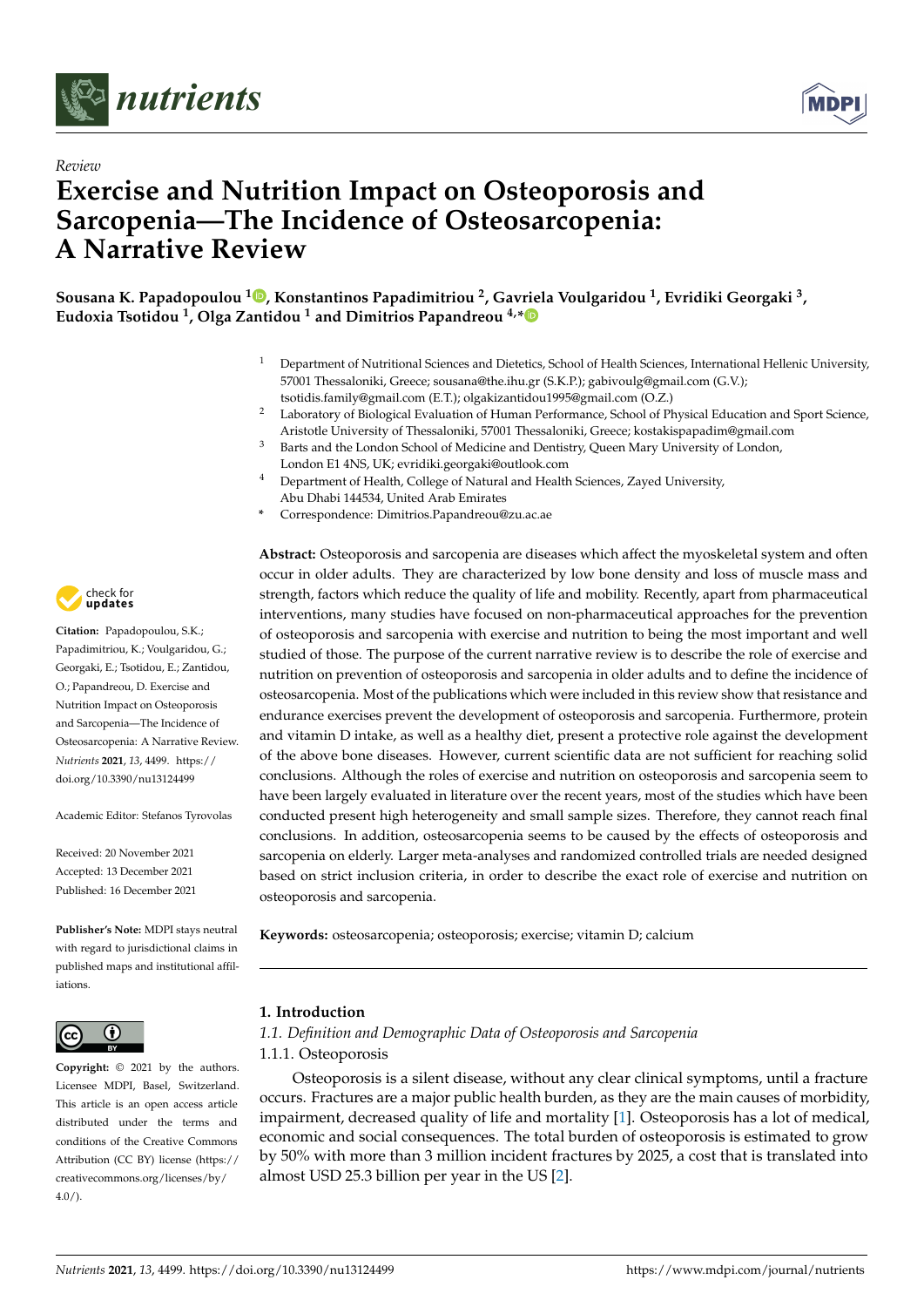Worldwide, 200 million people suffer from osteoporosis and 8.9 million fractures occur every year [\[3\]](#page-11-2). By 2050, hip fractures may exceed 21 million cases [\[1\]](#page-11-0). The prevalence of osteoporosis is 18.3% globally, and it is greater in women than in men (23.1 and 11.7, respectively) [\[4\]](#page-11-3). The direct cost of treating these osteoporotic fractures in five European countries (France, Germany, the United Kingdom, Italy and Spain) is EUR 29 billion, while for the 27 EU Member States as a whole it is EUR 38.7 billion, a cost that is expected to increase by 25% until 2025 [\[5\]](#page-11-4).

#### 1.1.2. Sarcopenia

Another additive syndrome which also affects humans is sarcopenia. Sarcopenia is not a syndrome which affects only daily life, reducing quality of life and strength, increasing likelihood of falls and loss of autonomy [\[6\]](#page-11-5), but also leads to osteoporosis, obesity and impairs metabolic health [\[7\]](#page-11-6). It has been shown that the loss of muscle mass that accompanies sarcopenia leads to increased insulin resistance, which promotes the development of metabolic syndrome and obesity [\[8\]](#page-11-7).

The origin of sarcopenia is multifactorial and its clinical significance, although universally recognized, it is not universally accepted [\[9\]](#page-11-8). According to the European Working Group of Sarcopenia in Older People (EWGSOP2), sarcopenia requires the presence of both low muscle mass and low muscle function. This group defines sarcopenia as an age-related syndrome characterized by a progressive and generalized loss of skeletal muscle mass and strength with adverse effects on human health.

A concomitant increase in fat mass may also be present. The EWGSOP2 set two standard deviations below a healthy population the recommended cut-off points for muscle mass. Cut-off values of gait speed and handgrip strength were <0.8 m/s and <30 kg in men and <20 kg in women, respectively [\[10\]](#page-11-9). SDOC suggested sex-specific cut-off points for muscle weakness (low handgrip strength) and slowness (slow gait speed) and depict higher values for muscle strength cut-off points, while they do not take into account muscle mass (<35.5 for men and <20 for women and 0.8 m/s for gait speed) [\[11\]](#page-11-10).

The prevalence of sarcopenia varies between different populations, with reported rates of 5–50% in people over 65 years of age [\[12\]](#page-11-11). These variations depend on factors such as the specific techniques used to measure muscle mass and muscle function, the population under study and diagnostic criteria [\[12\]](#page-11-11). Sarcopenia appears in 5–13% in the seventh decade of life and can increase up to 11–50% by the age of 80 years. Furthermore, it is predicted that it will affect more than 500 million elderly people by 2050 [\[13\]](#page-11-12).

Over time, the lifestyle factors of physical activity and nutrition contribute to the downregulation of many syndromes and disease symptoms. Thus, the purpose of the present narrative review is to underline the effects of physical exercise and nutrition on osteoporosis and sarcopenia and the incidence of osteosarcopenia.

## **2. Methodology**

#### *2.1. Narrative Review Construction*

The present narrative review was organized through the "Narrative Review Checklist" which is proposed by the Academy of Nutrition and Dietetics. Thus, we carried out specific checks of manuscripts' structures and a careful selection of the articles which are included in the manuscript [\[14\]](#page-11-13).

#### *2.2. Studies Selection*

The search was carried out in three electronic databases PubMed, Scopus and Google Scholar. The search strategy included studies published from January 2015 until now. However, some included review studies contained results from high-quality studies which in some cases date before 2005. The pre-defined search terms were: "osteoporosis" or "sarcopenia" or "osteosarcopenia" and "bone mass loss" or "muscle mass loss" or "bone mass density" or "muscle strength" and "physical exercise/performance" or "physical function" and "nutrition". For a more targeted and comprehensive search, the above words were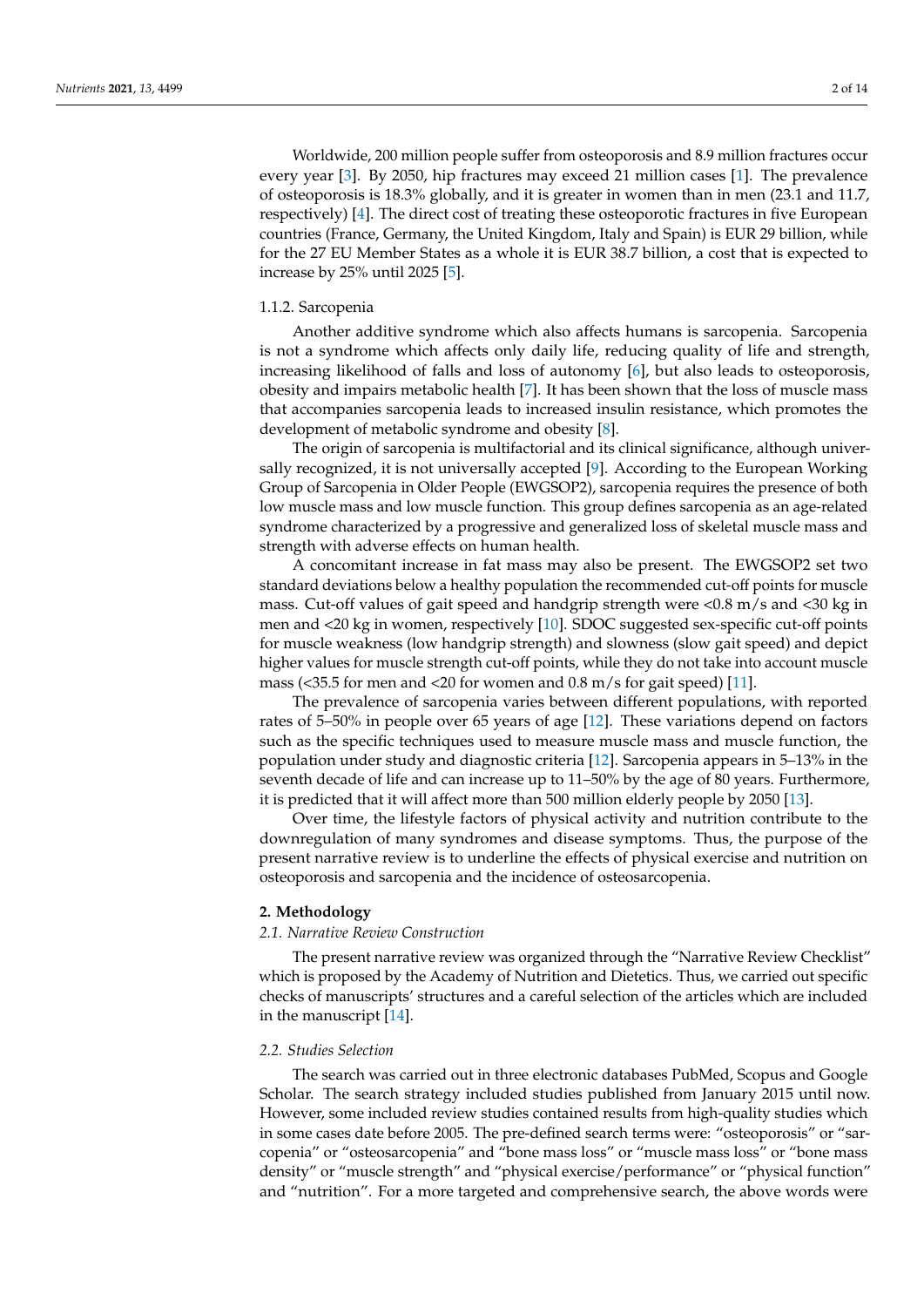combined with other, more specific terms such as "vitamins" or "supplements/dietary" or "resistance training/resistance exercise training" or "aerobic exercise" or "endurance training/endurance exercise training" or "proteins and hormones".

All published studies retrieved from the literature databases were collected and sorted by date and type of intervention in order to reduce heterogeneity, and then double entries were removed. This review included both observational cohort, case-control, cross-sectional studies, systematic reviews and meta-analyses, and randomized, double-blind studies (randomized controlled trials, RCTs).

Animal and experimental model studies were excluded from the review. In addition, studies with a small sample size were excluded, as well as studies which did not adequately specify the selection criteria or included groups of subjects receiving medication for another disease that affected bone or muscle metabolism. Finally, case reports, editorials, letters to the editor and conference proceedings were excluded from the review. A total of 100 references were included in this review.

#### **3. Discussion/Summary**

*3.1. Osteoporosis*

Mechanism

Osteoporosis is mostly caused by an imbalance between the action of osteoblasts and osteoclasts. The three main components which are affected in osteoporosis are osteoblasts, osteocytes and osteoclasts [\[15\]](#page-11-14). However, the decrease in estrogen seems to be a prevalent mechanism in osteoporosis, notably in menopause. The reduction in estrogen production causes a sequence of alterations on the T-cells and the subclass T regulatory cell (T-reg).

Thus, it is observed to be associated with an increase in pro-inflammatory cytokines (IL-1, IL-6 IL-17, TNF-α) secretion, which inhibit osteoclast regeneration. Moreover, a similar mechanism was found for B-cells whose upregulation is correlated with osteoporosis. Furthermore, gut microbiomes (GM) correlated with osteoporosis. The absorption of nutrients via intestine is vital for human tissues regeneration. Therefore, the poor nutrition or prebiotic diets may affect the GM's secretion, causing osteoporosis. The last possible factor is the senescence-associated secretory phenotype (SASP). According to the mechanism, the increase in senescent cells contributes to the appearance of osteoporosis [\[16\]](#page-11-15).

#### *3.2. Exercise and Nutrition Impact on Osteoporosis*

#### 3.2.1. Exercise

Although there is heterogeneity between studies, most of them suggest that both weight-bearing and resistance exercises have the optimal effect on prevention and treatment of osteoporosis in older people [\[17](#page-11-16)[–21\]](#page-12-0). However, according to the existing literature, it is concluded that these data are so far very limited and further research is needed in order to draw clear conclusions.

A review study of Harding and Beck (2017) demonstrated that bone-targeted programs acted positively on bone mineral density (BMD) and bone mineral content (BMC) of loaded bones [\[22\]](#page-12-1). Exercise influences bone strength and mass at all ages. Thus, regular physical activity promotes bone mass increase and bone geometry optimization during childhood and puberty, contributes to bone mass maintenance during adulthood, and reduces the decrease in bone mass loss and strength during old age, preventing osteoporotic fractures in the elderly [\[23\]](#page-12-2).

However, high intensity and high volume of training together with low energy availability can lead to menstrual dysfunction and decreased bone mineral density and delayed bone growth [\[24\]](#page-12-3). Thus, the contribution of nutrition on different types of exercise and especially on resistance exercise is vital for the increase of bone formation.

The National Osteoporosis Foundation (NOF) suggested high or low impact weightbearing and muscle-strengthening exercises to prevent osteoporosis [\[25\]](#page-12-4). These types of exercises include jumping, jogging and aerobics as high impact exercises as well as walking and step aerobics as lower impact exercises. In addition, muscle strengthening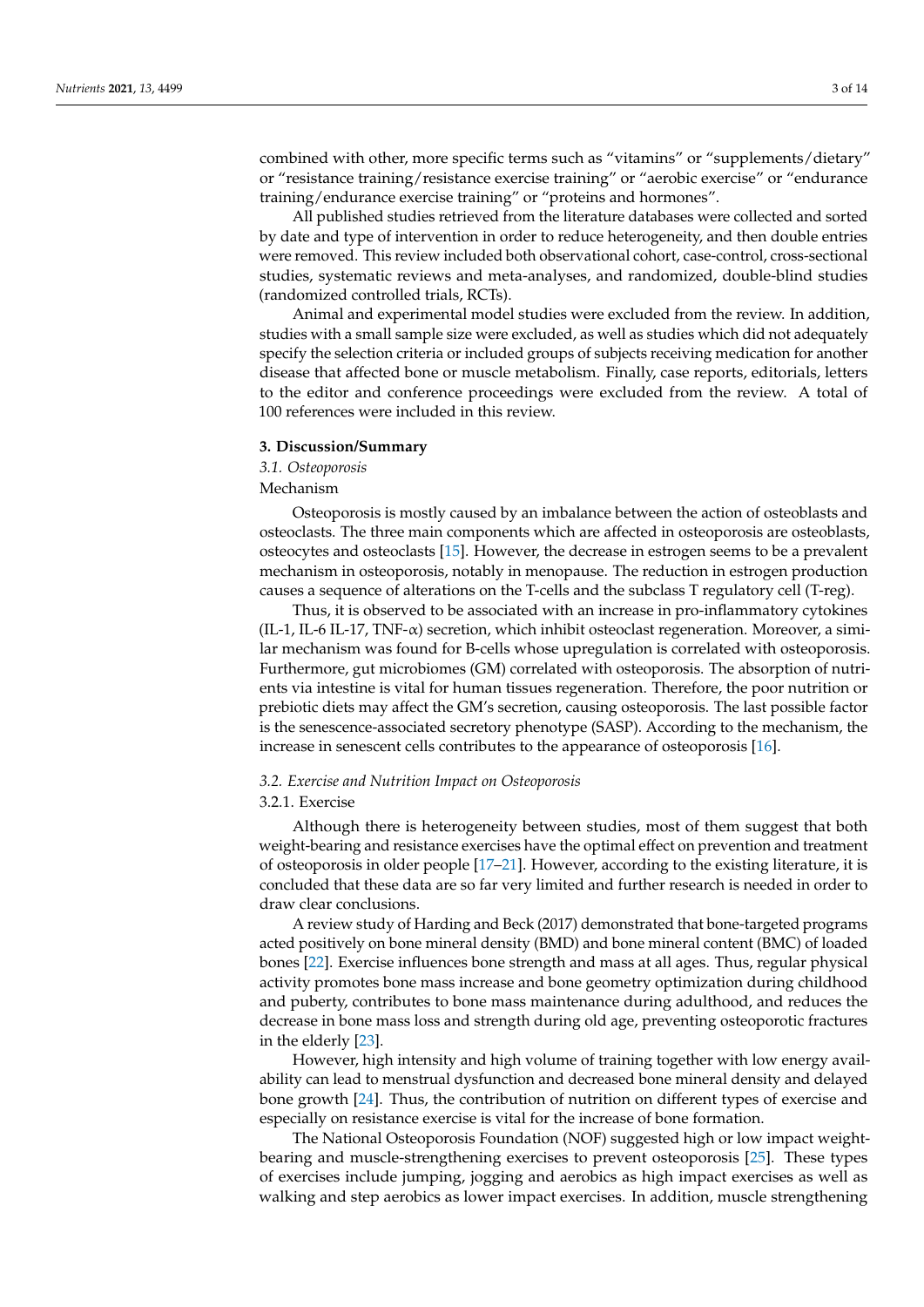exercises include lifting weights, using elastic exercise bands and exercises including some resistance against gravity. Despite the benefits of walking on body composition and cardiometabolic health, it has marginal or no effects on the prevention of osteoporosis [\[26\]](#page-12-5). On the other hand, the LIFTMOR study shows that the combination of high-intensity progressive resistance and impact weight-bearing training has more benefits for BDM at the lumbar spine than a home-based low-intensity program in postmenopausal women [\[27\]](#page-12-6). On postmenopausal woman, long-term resistance or aerobic exercise contributes to the increase in bone formation and mass [\[28](#page-12-7)[,29\]](#page-12-8). Specifically, an exercise program accompanied by weight-bearing and resistance activities tends to increase markers of bone formation, namely pro-collagen type 1 N-terminal peptide (P1NP) levels and osteogenic cells (OCs), whereas it little or no increase in the markers of bone resorption was observed [\[28\]](#page-12-7). Therefore, aerobic exercise is efficient in both attenuating bone resorption raise and enhancing the bone formation as well. Another type of exercise which has been investigated is aquatic exercise. Swimming generally is associated with little or no effect on BMD [\[30,](#page-12-9)[31\]](#page-12-10). In addition, Moreira et al. investigated a high-intensity exercise program showing that it was efficient in bone formation increasing the formation marker P1NP and simultaneously limiting the increase of bone resorption marker [\[29\]](#page-12-8). Further research is necessary due to the lack of research regarding the role of aquatic exercise and its effects on BDM. Additionally, a multidimensional strength training program that stimulates daily activities has the best effect on improving activities that require fast and explosive muscle contractions, fast reaction, muscle coordination and balance [\[32\]](#page-12-11).

### 3.2.2. Nutrition

The consumption of milk and dairy products reduces the risk of osteoporosis. Malmir et al. (2020) [\[33\]](#page-12-12) in a meta-analysis study confirmed that dairy consumption is not associated with prevention against osteoporosis and fractures. However, protein and vitamin D supplementation in older people seems to prevent osteoporosis and fractures by increasing bone density [\[34\]](#page-12-13). On the other hand, RCTs studies do not confirm a reduction in the incidence of falls and fracture after vitamin D supplementation [\[35\]](#page-12-14). The PROVIDE study with 380 sarcopenic older adults depicts the important role of leucine and vitamin D. More specifically, a group with both higher baseline values for vitamin D 25(OH)D concentration and protein intake had the best outcome in muscle gain [\[36\]](#page-12-15).

Although the importance of proper nutrition in older people has long been recognized, research evaluating the effects of dietary habits on muscle and bone mass is relatively recent. As age increases, there is a decline in energy intake, which can reach as high as 16–20% in elders >65 years [\[37\]](#page-12-16). Older people may eat more slowly, eat fewer and smaller meals and have a reduced appetite [\[38\]](#page-12-17). However, in addition to reduced food intake, the quality of the diet also plays an important role in muscle strength in elders [\[39\]](#page-12-18). Dietary patterns such as the Mediterranean diet, i.e., rich in vegetables, fruits, fish and good fats, enhance muscle strength and functionality in older people [\[39\]](#page-12-18).

A recent meta-analysis of Tai et al. (2015) [\[40\]](#page-12-19) showed that BMD of the lumbar spine, total hip, femoral neck, total body was slightly increased (up to 1.85) by increasing dietary sources of calcium or taking calcium supplements. However, BMD increases were small and non-progressive without providing any reduction in BMD loss rates over one year. These results suggest that BMD was not beneficially affected by the non-calcium dietary components. Similarly, a meta-analysis of Reid et al. (2014) [\[41\]](#page-12-20) showed that vitamin D monotherapy did not affect BMD and thus was inappropriate for preventing osteoporosis in a population without vitamin D deficiency.

In contrast, another study contributed to research on the anti-osteoporotic properties of vitamin K2, showing that MK-7 supplements can prevent bone loss at the lumbar spine and femoral neck in postmenopausal women and have a positive effect on bone strength [\[42\]](#page-12-21). Several micronutrients seemed to be implicated in bone metabolism. Thus, except for calcium, vitamin D and vitamin K, zinc, copper, magnesium and manganese were presumed to be important for osteoporosis prevention, while intake of fluoride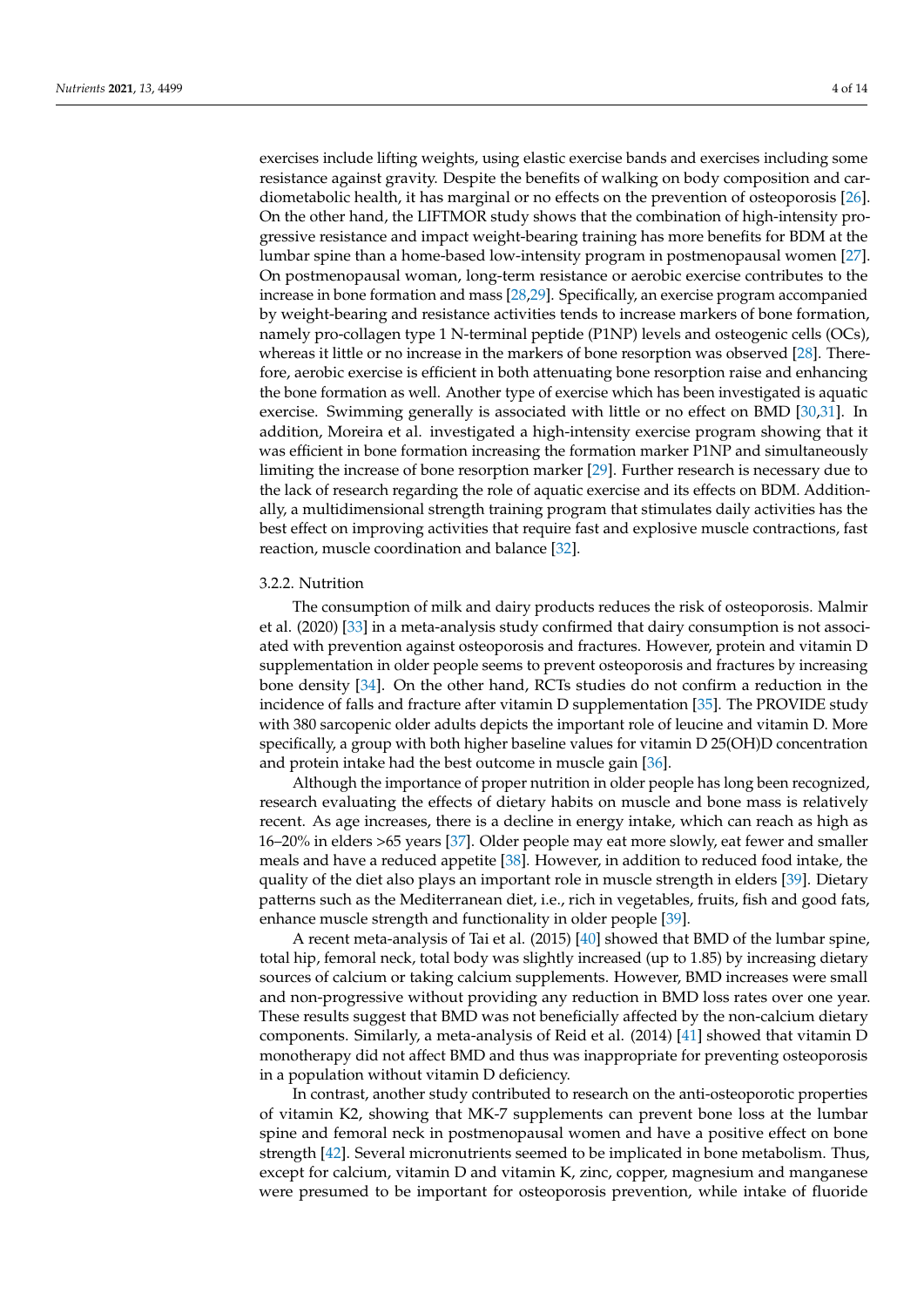and strontium seem to be of critical importance in stimulating osteoblasts and inhibiting osteoclasts [\[43\]](#page-12-22). A recent literature review indicates that high protein intake may have a protective role in bone density at the lumbar spine, compared to low protein intake in adults [\[44\]](#page-12-23). Furthermore, adequate intake of fruits and vegetables seems to have a positive effect on bone density [\[45\]](#page-13-0) (Table [1\)](#page-6-0).

<span id="page-6-0"></span>**Table 1.** Studies investigating the effect of diet and/or exercise on the prevention, onset, and progression of osteoporosis.

| <b>Authors</b>                    | <b>Type of Article</b>                 | Examined                                                                      | <b>Results</b>                                                                                                                                                  |
|-----------------------------------|----------------------------------------|-------------------------------------------------------------------------------|-----------------------------------------------------------------------------------------------------------------------------------------------------------------|
| Muñoz-Garach et al.,<br>2020 [37] | Review                                 | Nutrition (vitamin D, calcium,<br>trace elements, different types<br>of food) | Eating a healthy diet contributes to bone<br>health and reduces the risk of<br>osteoporosis/fractures.                                                          |
| Malmir et al., 2020<br>$[33]$     | Systematic<br>review and meta-analysis | Nutrition (dairy products)                                                    | Conflicting results between cohort and<br>case-control studies. The final conclusion<br>was that dairy consumption does not<br>reduce the risk of osteoporosis. |
| Pasqualini et al.,<br>2019 [28]   | Article                                | Resistance exercise                                                           | Resistance exercise enhances bones<br>formation and performance on 1 RM.                                                                                        |
| Stanghelle et al.,<br>2018 [46]   | Randomized control trial               | Exercise                                                                      | A combination of resistance and balance<br>exercises can help osteoporotic women.                                                                               |
| Watson et al., 2018<br>$[27]$     | Randomized control trial               | High-intensity resistance<br>and impact training (HiRIT)                      | HiRIT exercise was beneficial on BDM of<br>post-menopausal women with osteoporosis<br>and osteopenia.                                                           |
| Benedetti et al., 2018<br>$[17]$  | Review                                 | Exercise                                                                      | Studies are still limited and no clear<br>conclusions can be drawn. However, it<br>seems that weight training and RT help<br>osteoporotic people.               |
| Isanejad et al., 2015<br>$[47]$   | Article                                | Nutrition                                                                     | Protein supplementation has a positive<br>effect on body mass and prevention of<br>osteoporosis, but more studies are needed.                                   |
| Moreira et al. 2014<br>$[29]$     | Article                                | Aerobic exercise                                                              | Aerobic exercise enhances bone formation<br>and attenuates bone resorption.                                                                                     |

## *3.3. Sarcopenia*

#### Mechanism

Sarcopenia is a multifactorial syndrome; thus, the explanation of its cause is still under study, although it has been correlated with the appearance of many symptoms. Inflammation is one of them through the secretion of interleukins (IL-1, IL-6), CRP and tumor necrosis factor– $\alpha$  (TNF– $\alpha$ ) [\[48\]](#page-13-3). The inflammatory response induces a reduction on satellite cells production causing degradation of muscle tissue [\[48\]](#page-13-3). Furthermore, inflammatory upregulation in relation with the increase of E3 ubiquitin and MuRF–1 provokes the decrease of the ubiquitin–proteasome system (UPS) which is connected to the degradation of muscle tissue [\[48\]](#page-13-3).

Another metabolic path through which inflammatory response is upregulated and satellite cells are decreased is through the increase of p38 MAPKs which upregulate the p16Iu4a [\[49\]](#page-13-4). Satellite cells seem to play a central part in sarcopenia; this can be enhanced due to the fibroblast growth factors (FGFs) mechanism. The increase of FGF2 and decrease of FGF6 induces a downregulation of satellite cells, again causing muscle tissue degradation [\[50\]](#page-13-5). Reactive oxygen species (ROS) is another central mechanism in which its upregulation negatively affects the mitochondrial function, causing myosteatosis, a state where adipose tissue depots in skeletal muscle [\[51\]](#page-13-6). Furthermore, mitochondrial downregulation is connected with the increase of the autophagy [\[52\]](#page-13-7), a catabolic process which has been found to cause sarcopenia [\[48\]](#page-13-3).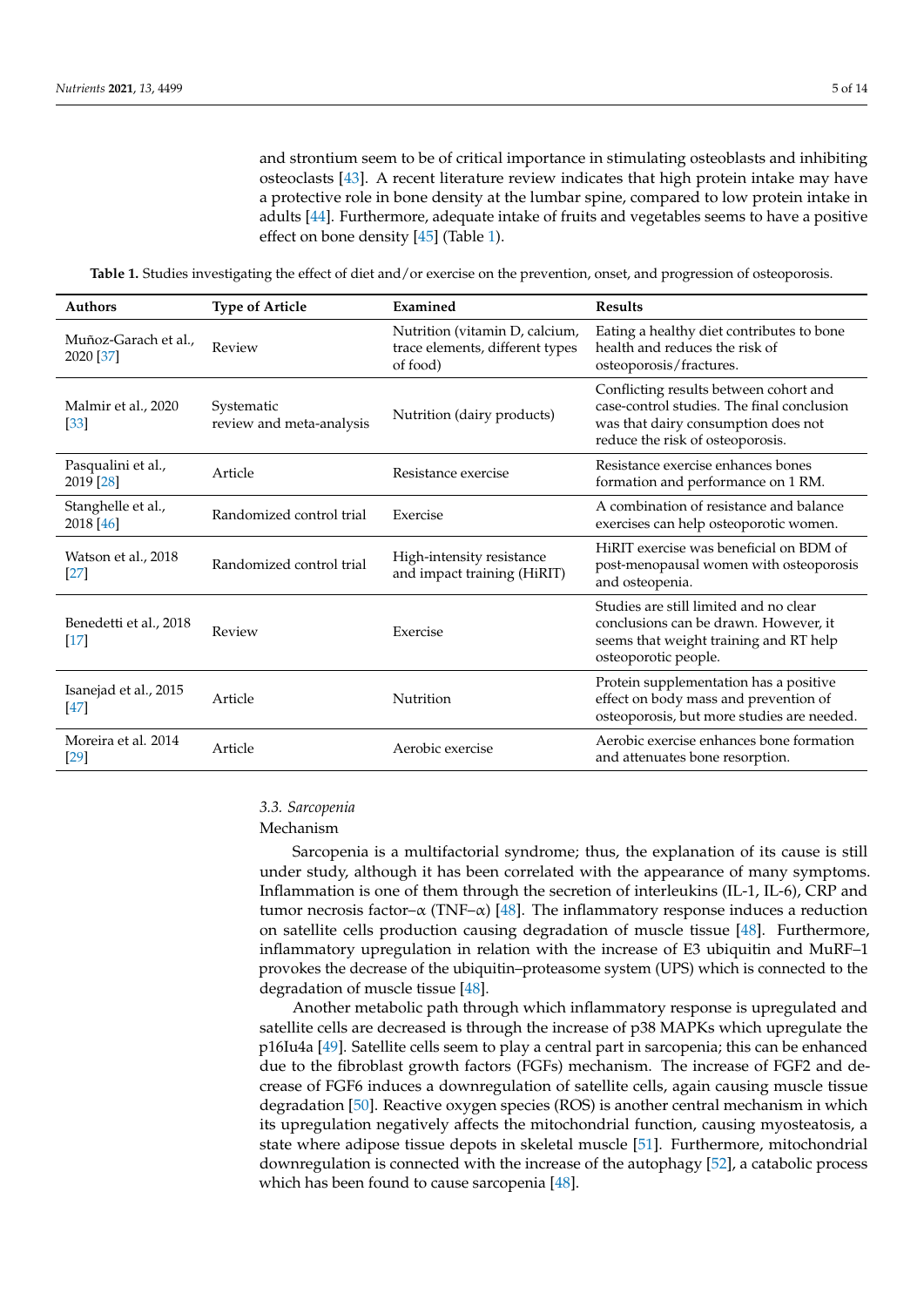# *3.4. Exercise and Nutrition Impact on Sarcopenia*

## 3.4.1. Exercise

The majority of studies found that exercise improves muscle mass, strength and function, so may have a protective and beneficial role against sarcopenia, through the increase in muscle mass and strength and mobility improvement while less active individuals have an increased risk for developing sarcopenia or increasing its severity [\[53](#page-13-8)[–59\]](#page-13-9).

Both muscle size and architecture change with advancing adulthood. A previous study reported a reduction in muscle mass followed by a 30% to 40% decline in the number of muscle fibers between the second and eighth decade [\[60\]](#page-13-10). The size of muscle fibers is also affected, but to a lower degree. Type II muscle fibers are 10–40% smaller in older than in younger people [\[61\]](#page-13-11), whereas type I muscle fiber size is largely unaffected [\[48\]](#page-13-3). On the other hand, the increase of the cross-sectional area of type I and II muscle fibers, and lean body mass in elderly individuals, leads to the increase in muscle strength [\[62\]](#page-13-12).

A multidimensional strength training program that simulates daily activities has the best effect on improving daily activities requiring fast and explosive muscle contractions, fast reaction, muscle coordination and balance [\[32\]](#page-12-11). It is well known that resistance training enhances cross-sectional area and size of muscle fibers, particularly types IIa and IIx (fasttwist fibers) rather than type I [\[63\]](#page-13-13). Beckwee et al. suggested a high intensity resistance training program in order to achieve maximum strength gains, while a low intensity resistance training program is adequate to cause an increase in strength [\[53\]](#page-13-8). On the other hand, aerobic exercise training increases mitochondrial biogenesis [\[64\]](#page-13-14) and could enhance muscle hypertrophy and strength [\[65\]](#page-13-15). Furthermore, moderate load eccentric exercises have been shown to be as effective as conventional strength training in increasing muscle volume and strength [\[66\]](#page-13-16) and consequently reducing the risk of falls and improving both mobility and quality of life [\[67\]](#page-13-17).

Last but not least, balance exercises and specifically postural types of training on unstable and stable surfaces seem to contribute to the improvement of body balance [\[68\]](#page-13-18). Interventions which last more than 8 weeks and include static balance training and the strengthening of lower limbs act beneficially on the improvement of dynamic balance, resulting in a greater stability. This improvement positively affects walking ability and walking speed but reduces the single leg stance phase [\[68\]](#page-13-18).

Balance ability is in accordance with the types of muscle fibers. Thus, a high percentage of type II fibers contribute to a fast reaction but a quick fatigue, whereas a high percentage of type I fibers are effective for standing abilities without early fatigue. So, this statement demonstrates that instability in elderly populations is caused because of frailty and muscle mass degradation, factors which are affected due to the switch of muscle fibers from I to II. Therefore, the importance of the type of exercises for sarcopenia syndrome is vital for patients [\[69\]](#page-13-19).

According to various studies reviewed by Marty et al. (2017), the types of physical activities improve muscle mass, strength and function [\[70\]](#page-13-20). The combination of exercise and proper nutrition induces mitochondrial biogenesis and function and increases the number/function of satellite cells, while inhibits inflammatory cytokines, leading to increased protein synthesis and decreased protein degradation [\[71\]](#page-14-0).

In addition, regular exercise can combat muscle dysfunction as well as neuromuscular damage caused by ageing. Non-mass-dependent muscle factors, such as muscle fiber length and tendon stiffness, were also increased by 10% and 64%, respectively, after exercise interventions in the elderly [\[72\]](#page-14-1). Various types of exercise can have a positive effect on an individual's health, with resistance exercises having the best results [\[17](#page-11-16)[,21\]](#page-12-0).

## 3.4.2. Nutrition

A balanced diet plays an important role in overall health and bone health, providing energy, macronutrients, vitamins and minerals. However, older people consume less energy and protein compared to younger people, even though their nutritional needs are often higher [\[73\]](#page-14-2). Both inadequate nutrient intake and physical inactivity increase the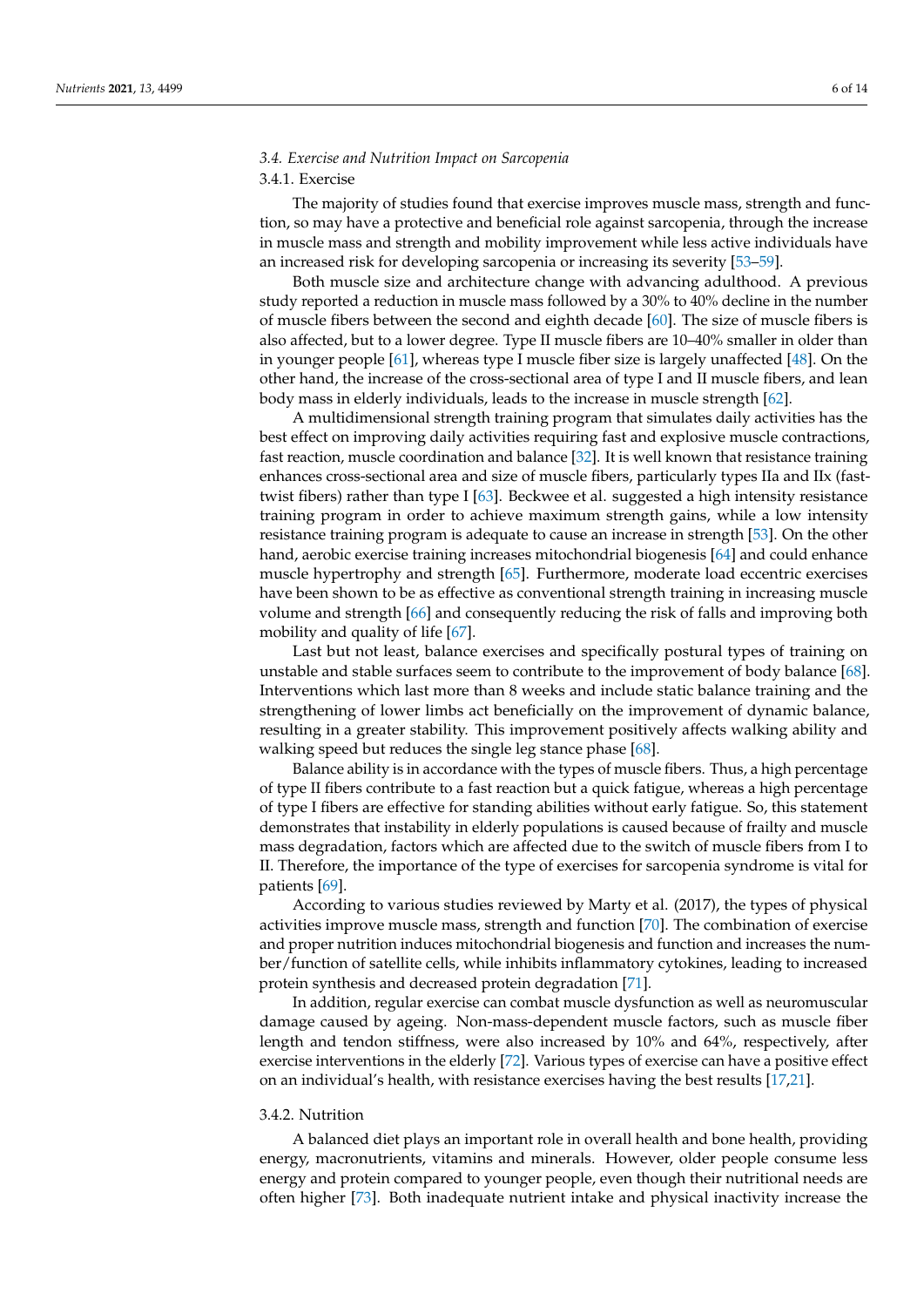likelihood of falls and fractures or osteoporosis and sarcopenia [\[74\]](#page-14-3). Physical frailty as a result of a decline in multiple biological systems in functioning, together with stress factors, increases the risk of osteoporosis and sarcopenia [\[75\]](#page-14-4).

Dietary patterns, such as the Mediterranean diet, probably have a positive effect on muscle maintenance, as it provides antioxidants that reduce oxidative stress, one of the main causes of sarcopenia [\[76](#page-14-5)[,77\]](#page-14-6). Many RCTs studying the effect of protein or vitamin supplementation on muscle maintenance and the progression of sarcopenia confirm their essential role in preventing the disease. It is observed that especially proteins rich in leucine play an important role because they have anabolic properties [\[54,](#page-13-21)[78](#page-14-7)[,79\]](#page-14-8). Leucine supplementation leads to increases in protein synthesis rate, body mass and lean mass in the elderly [\[80\]](#page-14-9). HMB, a leucine metabolite, signals mTOR pathway leading to an increase in protein synthesis and simultaneously lower ubiquitin pathway, resulting in decreased protein degradation, while through muscle cholesterol provides an increased substrate for cell membrane repair [\[81\]](#page-14-10).

ESPEN suggests a diet consisting of at least (a) 1.0–1.2 g protein/kg body weight/day for healthy elderly people, and (b) 1.2–1.5 g protein/kg body/day weight for elderly people with chronic or acute illness. However, many health professionals often express concern that protein-rich diets will overwhelm and exacerbate disturbed kidney function in the elderly. According to guidelines regarding the elderly with healthy kidney function or mild dysfunction, the aforementioned protein recommendation is safe. In patients with a moderately reduced glomerular filtration rate (GFR) or other forms of chronic kidney disease (CKD), health professionals should take into account the balance between risks of immobility due to falls and death and risk of developing final-stage kidney disease, while applying the clinical guidelines, in order to make the right decision. It is noticeable that patients diagnosed with severe CKD are usually recommended a lower amount of 0.6–0.8 protein/kg body weight/day [\[82\]](#page-14-11).

Regarding vitamin D, there are many studies showing an association with sarcopenia. However, the level and frequency of dosage has not yet been clarified, nor the duration of treatment that may help improve muscle mass and function. Dietary interventions including whey protein, essential amino acids and vitamin D improve muscle mass and physical performance [\[83\]](#page-14-12).

Although some studies have been carried out, the effectiveness of the combined action of exercise and diet in improving fitness and preventing disease in older people has not yet been established. The SPRINTT (Sarcopenia and Physical Frailty IN older people: multi-component Treatment) clinical trial is the largest and longest-running study designed to evaluate the effectiveness of complex non-drug therapeutic interventions to prevent motor difficulties in older sarcopenic patients [\[84\]](#page-14-13). It is to some extent a continuation of the concept of the LIFE study, which we have previously reported on, and will have a duration of 36 months trying to evaluate the effect of diet and exercise on patients' physical activity [\[85\]](#page-14-14) (Table [2\)](#page-9-0).

| <b>Authors</b>                     | <b>Type of Article</b> | Examined                                                        | <b>Results</b>                                                                                                     |
|------------------------------------|------------------------|-----------------------------------------------------------------|--------------------------------------------------------------------------------------------------------------------|
| Ganapathy and Nieves,<br>2020 [79] | Review                 | Nutrition (vitamin D,<br>selenium, magnesium,<br>calcium, etc.) | Especially vitamin D and proteins seem to have<br>a protective role against sarcopenia and loss of<br>muscle mass. |
| Moore et al., 2020 [56]            | Umbrella review        | Exercise                                                        | Little evidence for the effect of exercise on<br>sarcopenia. Further studies needed.                               |
| Beaudart et al., 2019 [86]         | Cohort study           | <b>Nutrition</b>                                                | Malnutrition is associated with an increased risk<br>of sarcopenia.                                                |
| Robinson et al., 2019 [39]         | Review                 | Nutrition                                                       | The data are not yet sufficient to suggest a<br>protective role of diet in sarcopenia.                             |

**Table 2.** Studies investigating the effect of diet and/or exercise on the prevention, onset and progression of sarcopenia.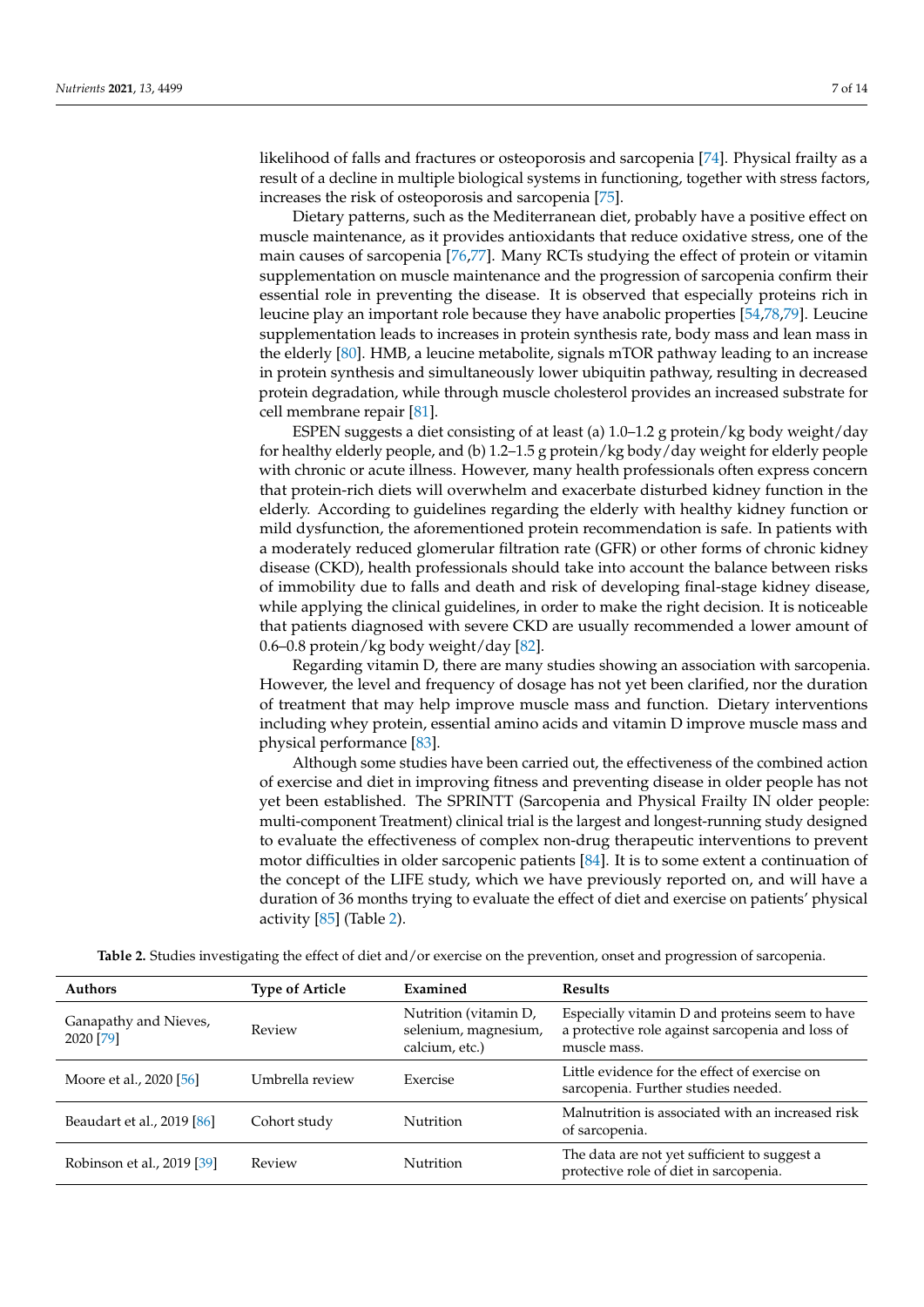<span id="page-9-0"></span>

| <b>Authors</b>                        | <b>Type of Article</b>                 | Examined                             | <b>Results</b>                                                                                                                                                                                                                                                                                                             |
|---------------------------------------|----------------------------------------|--------------------------------------|----------------------------------------------------------------------------------------------------------------------------------------------------------------------------------------------------------------------------------------------------------------------------------------------------------------------------|
| Beckwée et al., 2019 [53]             | Umbrella review                        | Exercise                             | Resistance exercises improve muscle mass,<br>strength and physical activity.                                                                                                                                                                                                                                               |
| Liao et al., 2019 [54]                | Review                                 | Exercise and diet                    | Strengthening exercises combined with protein<br>supplements help to increase muscle mass and<br>strength and improve mobility. When these<br>supplements are combined with RT the positive<br>effect is even greater for patients.                                                                                        |
| Sgrò et al., 2019 [77]                | Review                                 | Exercise and diet                    | The Mediterranean diet and protein/mineral<br>supplements, as well as strengthening exercises,<br>seem to have a positive effect on delaying the<br>progression of sarcopenia.                                                                                                                                             |
| Vlietstra and Hendrickx,<br>2018 [58] | Review                                 | Exercise                             | The results are not yet clear, more studies with<br>more rigorous and detailed inclusion criteria are<br>needed.                                                                                                                                                                                                           |
| Mohseni et al., 2017 [76]             | Cross sectional                        | Nutrition                            | The evidence suggests that the Mediterranean<br>diet contributes to the prevention of sarcopenia.                                                                                                                                                                                                                          |
| Steffl et al., 2017 [57]              | Review and<br>meta-analysis            | Exercise                             | Physical activity such as aerobic exercise and<br>strengthening exercises help prevent sarcopenia.                                                                                                                                                                                                                         |
| Yoshimura et al., 2017 [59]           | Review and<br>meta-analysis            | Exercise and diet                    | Very limited evidence shows a positive<br>association between exercise, diet and<br>sarcopenia. More studies are needed.                                                                                                                                                                                                   |
| Marzetti et al., 2017 [55]            | Review                                 | Exercise                             | Exercise helps to slow the progression of<br>sarcopenia and increase muscle mass, but it is<br>not yet known how long the duration of exercise<br>has to be to produce long-term effects.                                                                                                                                  |
| Wu, Pei-Yu, et al., 2020 [87]         | Systematic review<br>and meta-analysis | Exercise and diet                    | Both exercise and a combination of exercise and<br>diet have beneficial effects on muscle strength<br>and physical performance in older adults with<br>sarcopenia                                                                                                                                                          |
| Bao et al., 2020 [88]                 | Systematic review<br>and meta-analysis | Exercise                             | Exercise programs have the potential to support<br>muscle function in older people with sarcopenia,<br>which is recommended for daily life. Compared<br>to muscle mass, muscle strength and physical<br>performance can be improved to a greater extent<br>with exercise.                                                  |
| Karlsson et al. 2020 [89]             | Review                                 | Nutrition                            | At an average age of 71 as a reflection of habitual<br>eating habits, healthy eating patterns tend to<br>protect against the development of sarcopenia<br>over 16 years. In particular, increased adherence<br>to a Mediterranean dietary pattern may be<br>advantageous.                                                  |
| Granic et al., 2020 [90]              | Systematic review                      | Nutrition                            | There was limited or inconclusive to moderate<br>evidence for the role of food on muscle strength<br>and sarcopenia in older adults. Although current<br>dietary recommendations are often based on a<br>nutrient approach, further research on the role of<br>protein-rich and other foods in muscle health is<br>needed. |
| Zhu et al., 2019 [91]                 | Article                                | Resistance exercise<br>and nutrition | Resistance exercise program with and without<br>nutrition supplementation improves strength<br>factors.                                                                                                                                                                                                                    |
| Liao et al., 2017 [92]                | Article                                | Resistance exercise                  | Resistance exercises attenuate muscle mass loss<br>and prevent physical difficulty.                                                                                                                                                                                                                                        |

# **Table 2.** *Cont*.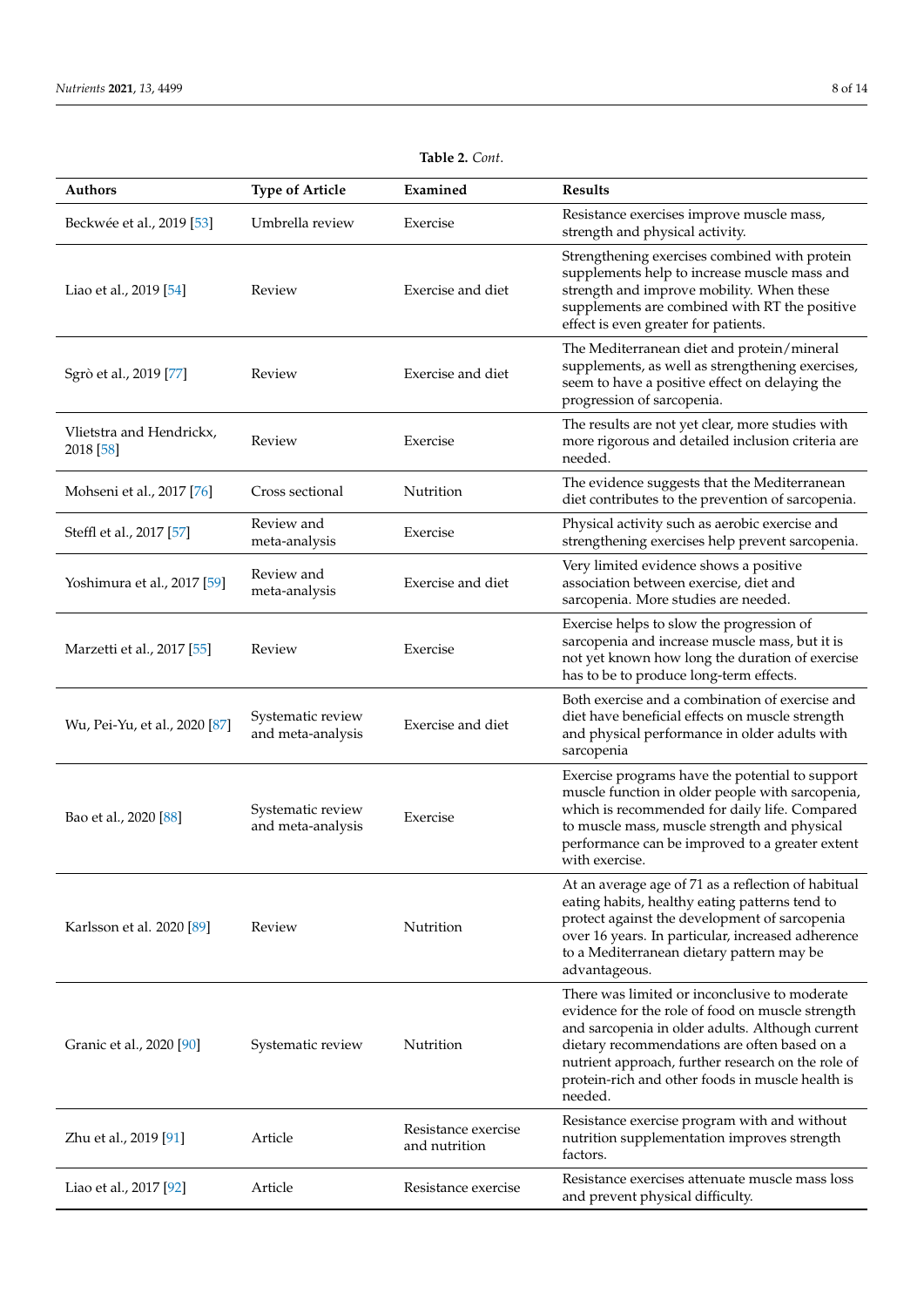#### *3.5. Osteosarcopenia*

Over the last six years, researchers have studied the pathophysiological mechanisms of a new term which is called osteosarcopenia or sarco-osteopenic, a condition in which both symptoms of osteoporosis and sarcopenia are observed [\[93\]](#page-14-22). Osteosarcopenia is a syndrome described by the co-existence of osteoporosis and sarcopenia, with the same clinical and biological features [\[94\]](#page-14-23). The relationship between osteoporosis and sarcopenia is reasonable in the context of the bone–muscle subunit. Both tissues are derived from a common mesenchymal projector stem cell [\[70\]](#page-13-20). Muscle cells secrete bone-regulated cytokines, while bone cells secrete IGF-1, which has potential muscle-stimulating properties [\[70\]](#page-13-20). Osteoporosis and sarcopenia are two conditions which share many similarities, including high prevalence, high socioeconomic costs, mechanisms of action and crucial effects on patients' quality of life [\[9\]](#page-11-8). In addition, both lead to losses in bone mass and muscle quality, respectively, which are age-related but exacerbated by the presence of these diseases [\[9\]](#page-11-8). Furthermore, sarcopenic obesity, which is observed in elders, may increase the risk of cardiometabolic diseases, disability, and mortality and accelerate the decrease of physical function, because of synergistic complications from both sarcopenia and obesity [\[95\]](#page-14-24). Obesity, sarcopenia and osteoporosis may coexist as an entity called "osteosarcopenic obesity", with patients experiencing health problems more severely than individuals with only one of these disorders [\[96\]](#page-14-25) (Table [3\)](#page-10-0).

<span id="page-10-0"></span>**Table 3.** Studies investigating the effect of diet and/or exercise on the prevention, onset and progression of both osteoporosis and sarcopenia (osteosarcopenia).

| <b>Authors</b>               | Type of<br>Article       | Examined                            | <b>Results</b>                                                                                                                                                     |
|------------------------------|--------------------------|-------------------------------------|--------------------------------------------------------------------------------------------------------------------------------------------------------------------|
| Banitalebi et al., 2021 [97] | Article                  | Resistance<br>exercise              | Resistance exercise causes slight<br>and insignificant improvement<br>in osteoporosis markers.                                                                     |
| Atlihan et al., 2020 [98]    | Systematic<br>review     | Exercise                            | Increasing muscle mass and<br>strength, but not in physical<br>activity and bone<br>transformation.                                                                |
| Fatima et al., 2019 [35]     | Review                   | Exercise<br>and diet<br>(vitamin D) | Aerobic exercise does not affect<br>muscle mass, unlike RT. Low<br>levels of vitamin D are<br>associated with an increased risk<br>of osteoporosis and sarcopenia. |
| Huo et al., 2015 [98]        | Cross-sectional<br>study | <b>Nutrition</b>                    | Low intake of vitamins and<br>amino acids are associated with<br>the development of<br>osteoporosis/sarcopenia in older<br>people.                                 |

#### RT: Resistance Training.

#### **4. Conclusions**

Osteoporosis and sarcopenia are major health problems that occur during ageing. Their prevention is particularly important as they are associated with an increased risk of fractures, loss of muscle mass and functional failure. In addition, the ever-increasing prevalence of these diseases is a major public health issue. There is a positive association between resistance/strengthening exercises and the prevention of osteoporosis and sarcopenia. In addition, protein and vitamin D supplements, as well as other vitamins and/or trace elements, seem to help in the better management of these diseases. However, due to the small number of samples available in most studies, it seems necessary to carry out randomized studies and meta-analyses of large population size and strictly defined criteria in order to draw valid conclusions on the effect of these interventions on osteoporosis and sarcopenia and to determine the length of time they should be applied in order to obtain long-term benefits in older people. There is also a need to further investigate the interaction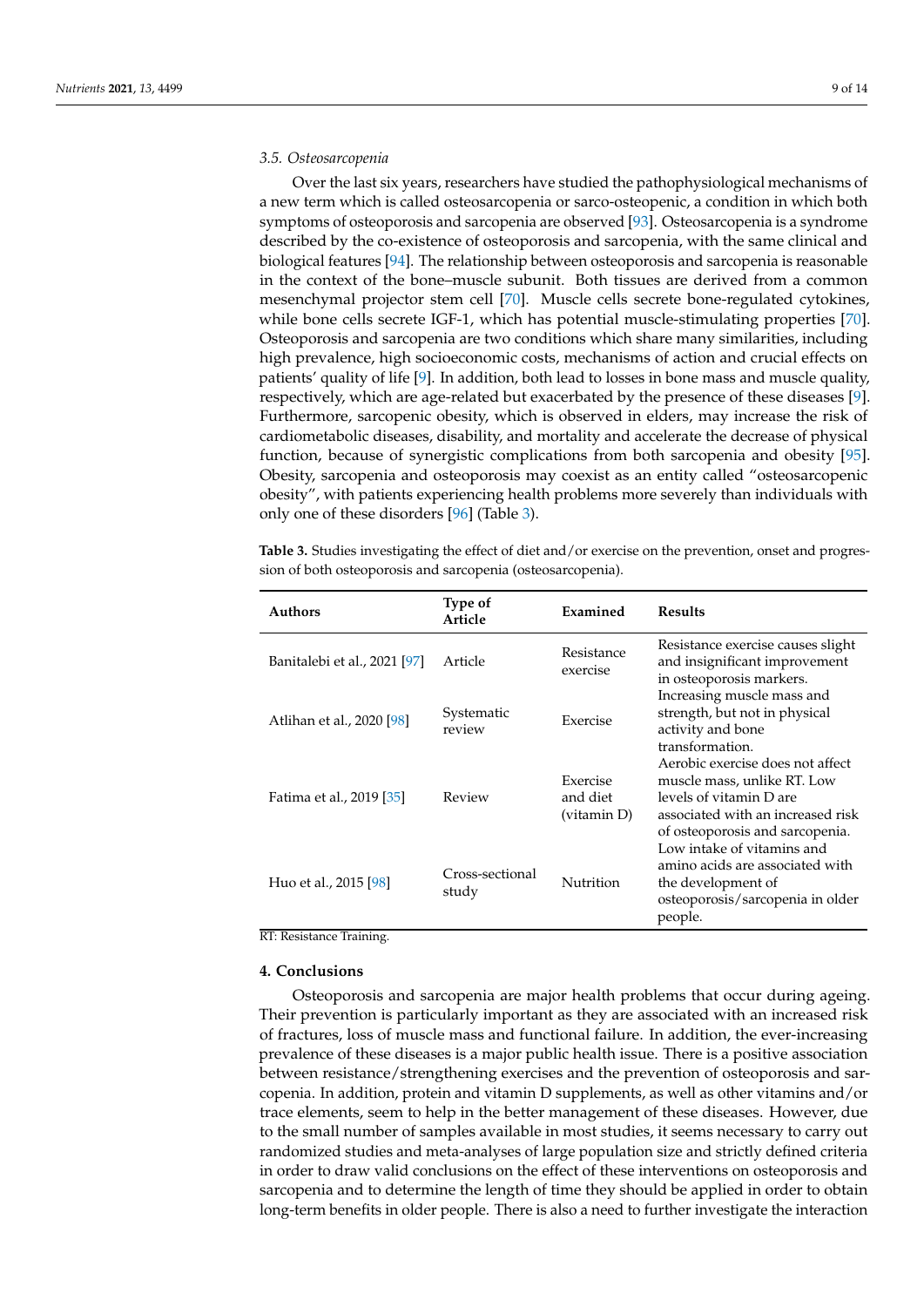between the bone tissue and the musculoskeletal system to enable the development of therapeutic regimens that target osteoporosis and sarcopenia simultaneously. In conclusion, the effects of exercise and nutrition on osteosarcopenia may suggest new prospects about the reduction of biomarkers which are secreted and act in both syndromes synergistically causing bone fractures and muscle degradation.

**Author Contributions:** Conceptualization and design of study, S.K.P. and D.P.; Methodology and data collection, K.P., G.V. and O.Z.; Interpretation and Analysis of results, S.K.P., G.V., E.T. and E.G.; Draft Manuscript preparation, S.K.P., E.G., E.T. and O.Z.; Supervision, S.K.P. and D.P. All authors have read and agreed to the published version of the manuscript.

**Funding:** The research received no external funding.

**Institutional Review Board Statement:** Not applicable.

**Informed Consent Statement:** Not applicable.

**Data Availability Statement:** Not applicable.

**Conflicts of Interest:** The authors declare no conflict of interest.

#### **References**

- <span id="page-11-0"></span>1. Pisani, P.; Renna, M.D.; Conversano, F.; Casciaro, E.; Di Paola, M.; Quarta, E.; Muratore, M.; Casciaro, S. Major Osteoporotic Fragility Fractures: Risk Factor Updates and Societal Impact. *World J. Orthop.* **2016**, *7*, 171–181. [\[CrossRef\]](http://doi.org/10.5312/wjo.v7.i3.171) [\[PubMed\]](http://www.ncbi.nlm.nih.gov/pubmed/27004165)
- <span id="page-11-1"></span>2. Zamboni, M.; Mazzali, G.; Fantin, F.; Rossi, A.; Di Francesco, V. Sarcopenic Obesity: A New Category of Obesity in the Elderly. *Nutr. Metab. Cardiovasc. Dis.* **2008**, *18*, 388–395. [\[CrossRef\]](http://doi.org/10.1016/j.numecd.2007.10.002) [\[PubMed\]](http://www.ncbi.nlm.nih.gov/pubmed/18395429)
- <span id="page-11-2"></span>3. Johnell, O.; Kanis, J.A. An Estimate of the Worldwide Prevalence and Disability Associated with Osteoporotic Fractures. *Osteoporos. Int.* **2006**, *17*, 1726–1733. [\[CrossRef\]](http://doi.org/10.1007/s00198-006-0172-4) [\[PubMed\]](http://www.ncbi.nlm.nih.gov/pubmed/16983459)
- <span id="page-11-3"></span>4. Salari, N.; Ghasemi, H.; Mohammadi, L.; Behzadi, M.H.; Rabieenia, E.; Shohaimi, S.; Mohammadi, M. The Global Prevalence of Osteoporosis in the World: A Comprehensive Systematic Review and Meta-Analysis. *J. Orthop. Surg. Res.* **2021**, *16*, 609. [\[CrossRef\]](http://doi.org/10.1186/s13018-021-02772-0) [\[PubMed\]](http://www.ncbi.nlm.nih.gov/pubmed/34657598)
- <span id="page-11-4"></span>5. Hernlund, E.; Svedbom, A.; Ivergård, M.; Compston, J.; Cooper, C.; Stenmark, J.; McCloskey, E.V.; Jönsson, B.; Kanis, J.A. Osteoporosis in the European Union: Medical Management, Epidemiology and Economic Burden. *Arch. Osteoporos.* **2013**, *8*, 136. [\[CrossRef\]](http://doi.org/10.1007/s11657-013-0136-1) [\[PubMed\]](http://www.ncbi.nlm.nih.gov/pubmed/24113837)
- <span id="page-11-5"></span>6. Dhillon, R.J.; Hasni, S. Pathogenesis and Management of Sarcopenia. *Clin. Geriatr. Med.* **2017**, *33*, 17–26. [\[CrossRef\]](http://doi.org/10.1016/j.cger.2016.08.002) [\[PubMed\]](http://www.ncbi.nlm.nih.gov/pubmed/27886695)
- <span id="page-11-6"></span>7. Hunter, G.R.; Singh, H.; Carter, S.J.; Bryan, D.R.; Fisher, G. Sarcopenia and Its Implications for Metabolic Health. *J. Obes.* **2019**, *2019*, 8031705. [\[CrossRef\]](http://doi.org/10.1155/2019/8031705)
- <span id="page-11-7"></span>8. Hong, S.; Choi, K.M. Sarcopenic Obesity, Insulin Resistance, and Their Implications in Cardiovascular and Metabolic Consequences. *Int. J. Mol. Sci.* **2020**, *21*, 494. [\[CrossRef\]](http://doi.org/10.3390/ijms21020494) [\[PubMed\]](http://www.ncbi.nlm.nih.gov/pubmed/31941015)
- <span id="page-11-8"></span>9. Edwards, M.H.; Dennison, E.M.; Sayer, A.A.; Fielding, R.; Cooper, C. Osteoporosis and Sarcopenia in Older Age. *Bone* **2015**, *80*, 126–130. [\[CrossRef\]](http://doi.org/10.1016/j.bone.2015.04.016)
- <span id="page-11-9"></span>10. Cruz-Jentoft, A.J.; Bahat, G.; Bauer, J.; Boirie, Y.; Bruyère, O.; Cederholm, T.; Cooper, C.; Landi, F.; Rolland, Y.; Sayer, A.A.; et al. Sarcopenia: Revised European Consensus on Definition and Diagnosis. *Age Ageing* **2019**, *48*, 16–31. [\[CrossRef\]](http://doi.org/10.1093/ageing/afy169)
- <span id="page-11-10"></span>11. Bhasin, S.; Travison, T.G.; Manini, T.M.; Patel, S.; Pencina, K.M.; Fielding, R.A.; Magaziner, J.M.; Newman, A.B.; Kiel, D.P.; Cooper, C.; et al. Sarcopenia Definition: The Position Statements of the Sarcopenia Definition and Outcomes Consortium. *J. Am. Geriatr. Soc.* **2020**, *68*, 1410–1418. [\[CrossRef\]](http://doi.org/10.1111/jgs.16372)
- <span id="page-11-11"></span>12. Papadopoulou, S.K.; Tsintavis, P.; Potsaki, G.; Papandreou, D. Differences in the Prevalence of Sarcopenia in Community-Dwelling, Nursing Home and Hospitalized Individuals. A Systematic Review and Meta-Analysis. *J. Nutr. Health Aging* **2020**, *24*, 83–90. [\[CrossRef\]](http://doi.org/10.1007/s12603-019-1267-x) [\[PubMed\]](http://www.ncbi.nlm.nih.gov/pubmed/31886813)
- <span id="page-11-12"></span>13. Cruz-Jentoft, A.J.; Baeyens, J.P.; Bauer, J.M.; Boirie, Y.; Cederholm, T.; Landi, F.; Martin, F.C.; Michel, J.-P.; Rolland, Y.; Schneider, S.M.; et al. Sarcopenia: European Consensus on Definition and Diagnosis: Report of the European Working Group on Sarcopenia in Older People. *Age Ageing* **2010**, *39*, 412–423. [\[CrossRef\]](http://doi.org/10.1093/ageing/afq034)
- <span id="page-11-13"></span>14. Sandall, A.M.; Wall, C.L.; Lomer, M.C.E. Nutrition Assessment in Crohn's Disease Using Anthropometric, Biochemical, and Dietary Indexes: A Narrative Review. *J. Acad. Nutr. Diet.* **2020**, *120*, 624–640. [\[CrossRef\]](http://doi.org/10.1016/j.jand.2019.04.013) [\[PubMed\]](http://www.ncbi.nlm.nih.gov/pubmed/31248791)
- <span id="page-11-14"></span>15. Gao, Y.; Patil, S.; Jia, J. The Development of Molecular Biology of Osteoporosis. *Int. J. Mol. Sci.* **2021**, *22*, 8182. [\[CrossRef\]](http://doi.org/10.3390/ijms22158182)
- <span id="page-11-15"></span>16. Föger-Samwald, U.; Dovjak, P.; Azizi-Semrad, U.; Kerschan-Schindl, K.; Pietschmann, P. Osteoporosis: Pathophysiology and Therapeutic Options. *EXCLI J.* **2020**, *19*, 1017–1037. [\[CrossRef\]](http://doi.org/10.17179/excli2020-2591) [\[PubMed\]](http://www.ncbi.nlm.nih.gov/pubmed/32788914)
- <span id="page-11-16"></span>17. Benedetti, M.G.; Furlini, G.; Zati, A.; Mauro, L.G. The Effectiveness of Physical Exercise on Bone Density in Osteoporotic Patients. *BioMed Res. Int.* **2018**, *2018*, 4840531. [\[CrossRef\]](http://doi.org/10.1155/2018/4840531) [\[PubMed\]](http://www.ncbi.nlm.nih.gov/pubmed/30671455)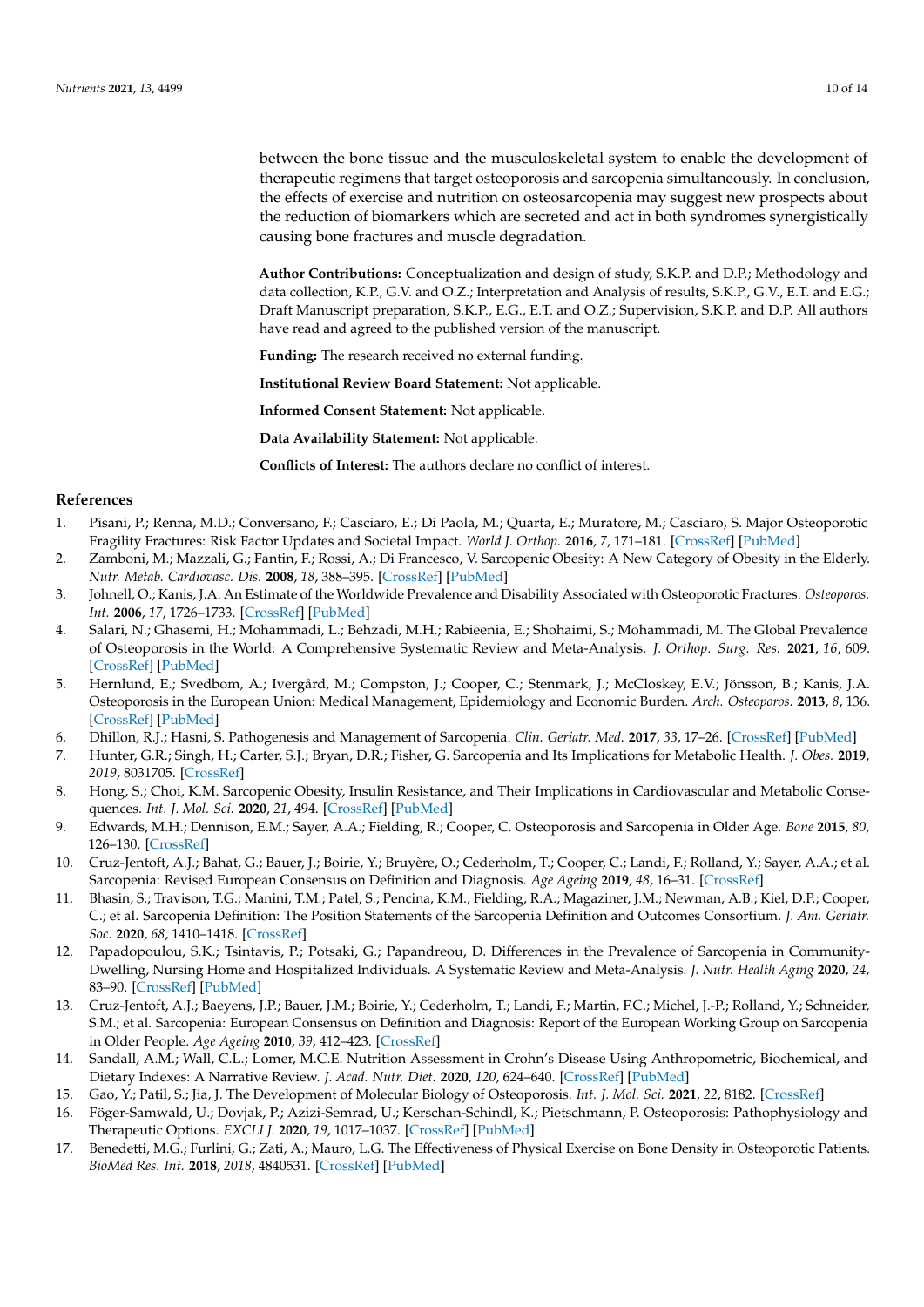- 18. Chen, L.-R.; Hou, P.-H.; Chen, K.-H. Nutritional Support and Physical Modalities for People with Osteoporosis: Current Opinion. *Nutrients* **2019**, *11*, 2848. [\[CrossRef\]](http://doi.org/10.3390/nu11122848)
- 19. McMillan, L.; Zengin, A.; Ebeling, P.; Scott, D. Prescribing Physical Activity for the Prevention and Treatment of Osteoporosis in Older Adults. *Healthcare* **2017**, *5*, 85. [\[CrossRef\]](http://doi.org/10.3390/healthcare5040085)
- 20. Nguyen, V.H. Osteoporosis Prevention and Osteoporosis Exercise in Community-Based Public Health Programs. *Osteoporos. Sarcopenia* **2017**, *3*, 18–31. [\[CrossRef\]](http://doi.org/10.1016/j.afos.2016.11.004) [\[PubMed\]](http://www.ncbi.nlm.nih.gov/pubmed/30775499)
- <span id="page-12-0"></span>21. Pinheiro, P.A.; Carneiro, J.A.O.; Coqueiro, R.S.; Pereira, R.; Fernandes, M.H. "Chair Stand Test" as Simple Tool for Sarcopenia Screening in Elderly Women. *J. Nutr. Health Aging* **2016**, *20*, 56–59. [\[CrossRef\]](http://doi.org/10.1007/s12603-016-0676-3) [\[PubMed\]](http://www.ncbi.nlm.nih.gov/pubmed/26728934)
- <span id="page-12-1"></span>22. Harding, A.T.; Beck, B.R. Exercise, Osteoporosis, and Bone Geometry. *Sports* **2017**, *5*, 29. [\[CrossRef\]](http://doi.org/10.3390/sports5020029)
- <span id="page-12-2"></span>23. Ackerman, K.E.; Misra, M. Bone Health and the Female Athlete Triad in Adolescent Athletes. *Phys. Sportsmed.* **2011**, *39*, 131–141. [\[CrossRef\]](http://doi.org/10.3810/psm.2011.02.1871)
- <span id="page-12-3"></span>24. Nazem, T.G.; Ackerman, K.E. The Female Athlete Triad. *Sports Health* **2012**, *4*, 302–311. [\[CrossRef\]](http://doi.org/10.1177/1941738112439685) [\[PubMed\]](http://www.ncbi.nlm.nih.gov/pubmed/23016101)
- <span id="page-12-4"></span>25. Bone Health and Osteoporosis Foundation. Available online: [https://www.bonehealthandosteoporosis.org/patients/treatment/](https://www.bonehealthandosteoporosis.org/patients/treatment/exercisesafe-movement/osteoporosis-exercise-for-strong-bones/) [exercisesafe-movement/osteoporosis-exercise-for-strong-bones/](https://www.bonehealthandosteoporosis.org/patients/treatment/exercisesafe-movement/osteoporosis-exercise-for-strong-bones/) (accessed on 11 December 2021).
- <span id="page-12-5"></span>26. Gómez-Cabello, A.; Ara, I.; González-Agüero, A.; Casajús, J.A.; Vicente-Rodríguez, G. Effects of Training on Bone Mass in Older Adults: A Systematic Review. *Sports Med.* **2012**, *42*, 301–325. [\[CrossRef\]](http://doi.org/10.2165/11597670-000000000-00000)
- <span id="page-12-6"></span>27. Watson, S.L.; Weeks, B.K.; Weis, L.J.; Harding, A.T.; Horan, S.A.; Beck, B.R. High-Intensity Resistance and Impact Training Improves Bone Mineral Density and Physical Function in Postmenopausal Women With Osteopenia and Osteoporosis: The LIFTMOR Randomized Controlled Trial: Heavy lifting improves bmd in osteoporosis. *J. Bone Miner. Res.* **2018**, *33*, 211–220. [\[CrossRef\]](http://doi.org/10.1002/jbmr.3284)
- <span id="page-12-7"></span>28. Pasqualini, L.; Ministrini, S.; Lombardini, R.; Bagaglia, F.; Paltriccia, R.; Pippi, R.; Collebrusco, L.; Reginato, E.; Tomaro, S.E.; Marini, E.; et al. Effects of a 3-Month Weight-Bearing and Resistance Exercise Training on Circulating Osteogenic Cells and Bone Formation Markers in Postmenopausal Women with Low Bone Mass. *Osteoporos. Int.* **2019**, *30*, 797–806. [\[CrossRef\]](http://doi.org/10.1007/s00198-019-04908-9)
- <span id="page-12-8"></span>29. Moreira, L.D.F.; Fronza, F.C.A.O.; dos Santos, R.N.; Zach, P.L.; Kunii, I.S.; Hayashi, L.F.; Teixeira, L.R.; Kruel, L.F.M.; Castro, M.L. The Benefits of a High-Intensity Aquatic Exercise Program (HydrOS) for Bone Metabolism and Bone Mass of Postmenopausal Women. *J. Bone Miner. Metab.* **2013**, *32*, 411–419. [\[CrossRef\]](http://doi.org/10.1007/s00774-013-0509-y) [\[PubMed\]](http://www.ncbi.nlm.nih.gov/pubmed/24048909)
- <span id="page-12-9"></span>30. Gómez-Bruton, A.; Gónzalez-Agüero, A.; Gómez-Cabello, A.; Casajús, J.A.; Vicente-Rodríguez, G. Is Bone Tissue Really Affected by Swimming? A Systematic Review. *PLoS ONE* **2013**, *8*, e70119. [\[CrossRef\]](http://doi.org/10.1371/journal.pone.0070119)
- <span id="page-12-10"></span>31. Greenway, K.G.; Walkley, J.W.; Rich, P.A. Does Long-Term Swimming Participation Have a Deleterious Effect on the Adult Female Skeleton? *Eur. J. Appl. Physiol.* **2012**, *112*, 3217–3225. [\[CrossRef\]](http://doi.org/10.1007/s00421-011-2305-5)
- <span id="page-12-11"></span>32. Varahra, A.; Rodrigues, I.B.; MacDermid, J.C.; Bryant, D.; Birmingham, T. Exercise to Improve Functional Outcomes in Persons with Osteoporosis: A Systematic Review and Meta-Analysis. *Osteoporos. Int.* **2018**, *29*, 265–286. [\[CrossRef\]](http://doi.org/10.1007/s00198-017-4339-y) [\[PubMed\]](http://www.ncbi.nlm.nih.gov/pubmed/29306984)
- <span id="page-12-12"></span>33. Malmir, H.; Larijani, B.; Esmaillzadeh, A. Consumption of Milk and Dairy Products and Risk of Osteoporosis and Hip Fracture: A Systematic Review and Meta-Analysis. *Crit. Rev. Food Sci. Nutr.* **2020**, *60*, 1722–1737. [\[CrossRef\]](http://doi.org/10.1080/10408398.2019.1590800)
- <span id="page-12-13"></span>34. Hill, T.R.; Aspray, T.J. The Role of Vitamin D in Maintaining Bone Health in Older People. *Ther. Adv. Musculoskelet. Dis.* **2017**, *9*, 89–95. [\[CrossRef\]](http://doi.org/10.1177/1759720X17692502) [\[PubMed\]](http://www.ncbi.nlm.nih.gov/pubmed/28382112)
- <span id="page-12-14"></span>35. Fatima, M.; Brennan-Olsen, S.L.; Duque, G. Therapeutic Approaches to Osteosarcopenia: Insights for the Clinician. *Ther. Adv. Musculoskelet. Dis.* **2019**, *11*, 1759720X19867009. [\[CrossRef\]](http://doi.org/10.1177/1759720X19867009)
- <span id="page-12-15"></span>36. Verlaan, S.; Aspray, T.J.; Bauer, J.M.; Cederholm, T.; Hemsworth, J.; Hill, T.R.; McPhee, J.S.; Piasecki, M.; Seal, C.; Sieber, C.C.; et al. Nutritional Status, Body Composition, and Quality of Life in Community-Dwelling Sarcopenic and Non-Sarcopenic Older Adults: A Case-Control Study. *Clin. Nutr.* **2017**, *36*, 267–274. [\[CrossRef\]](http://doi.org/10.1016/j.clnu.2015.11.013) [\[PubMed\]](http://www.ncbi.nlm.nih.gov/pubmed/26689868)
- <span id="page-12-16"></span>37. Giezenaar, C.; Chapman, I.; Luscombe-Marsh, N.; Feinle-Bisset, C.; Horowitz, M.; Soenen, S. Ageing Is Associated with Decreases in Appetite and Energy Intake—A Meta-Analysis in Healthy Adults. *Nutrients* **2016**, *8*, 28. [\[CrossRef\]](http://doi.org/10.3390/nu8010028)
- <span id="page-12-17"></span>38. Pilgrim, A.; Robinson, S.; Sayer, A.A.; Roberts, H. An Overview of Appetite Decline in Older People. *Nurs. Older People* **2015**, *27*, 29–35. [\[CrossRef\]](http://doi.org/10.7748/nop.27.5.29.e697) [\[PubMed\]](http://www.ncbi.nlm.nih.gov/pubmed/26018489)
- <span id="page-12-18"></span>39. Robinson, S.; Granic, A.; Sayer, A.A. Nutrition and Muscle Strength, As the Key Component of Sarcopenia: An Overview of Current Evidence. *Nutrients* **2019**, *11*, 2942. [\[CrossRef\]](http://doi.org/10.3390/nu11122942)
- <span id="page-12-19"></span>40. Tai, V.; Leung, W.; Grey, A.; Reid, I.R.; Bolland, M.J. Calcium Intake and Bone Mineral Density: Systematic Review and Meta-Analysis. *BMJ* **2015**, *351*, h4183. [\[CrossRef\]](http://doi.org/10.1136/bmj.h4183)
- <span id="page-12-20"></span>41. Reid, I.R.; Bolland, M.J.; Grey, A. Effects of Vitamin D Supplements on Bone Mineral Density: A Systematic Review and Meta-Analysis. *Lancet* **2014**, *383*, 146–155. [\[CrossRef\]](http://doi.org/10.1016/S0140-6736(13)61647-5)
- <span id="page-12-21"></span>42. Knapen, M.H.J.; Drummen, N.E.; Smit, E.; Vermeer, C.; Theuwissen, E. Three-Year Low-Dose Menaquinone-7 Supplementation Helps Decrease Bone Loss in Healthy Postmenopausal Women. *Osteoporos. Int.* **2013**, *24*, 2499–2507. [\[CrossRef\]](http://doi.org/10.1007/s00198-013-2325-6) [\[PubMed\]](http://www.ncbi.nlm.nih.gov/pubmed/23525894)
- <span id="page-12-22"></span>43. Aaseth, J.; Boivin, G.; Andersen, O. Osteoporosis and Trace Elements-an Overview. *J. Trace. Elem. Med. Biol.* **2012**, *26*, 149–152. [\[CrossRef\]](http://doi.org/10.1016/j.jtemb.2012.03.017)
- <span id="page-12-23"></span>44. Shams-White, M.M.; Chung, M.; Du, M.; Fu, Z.; Insogna, K.L.; Karlsen, M.C.; LeBoff, M.S.; Shapses, S.A.; Sackey, J.; Wallace, T.C.; et al. Dietary Protein and Bone Health: A Systematic Review and Meta-Analysis from the National Osteoporosis Foundation. *Am. J. Clin. Nutr.* **2017**, *105*, 1528–1543. [\[CrossRef\]](http://doi.org/10.3945/ajcn.116.145110) [\[PubMed\]](http://www.ncbi.nlm.nih.gov/pubmed/28404575)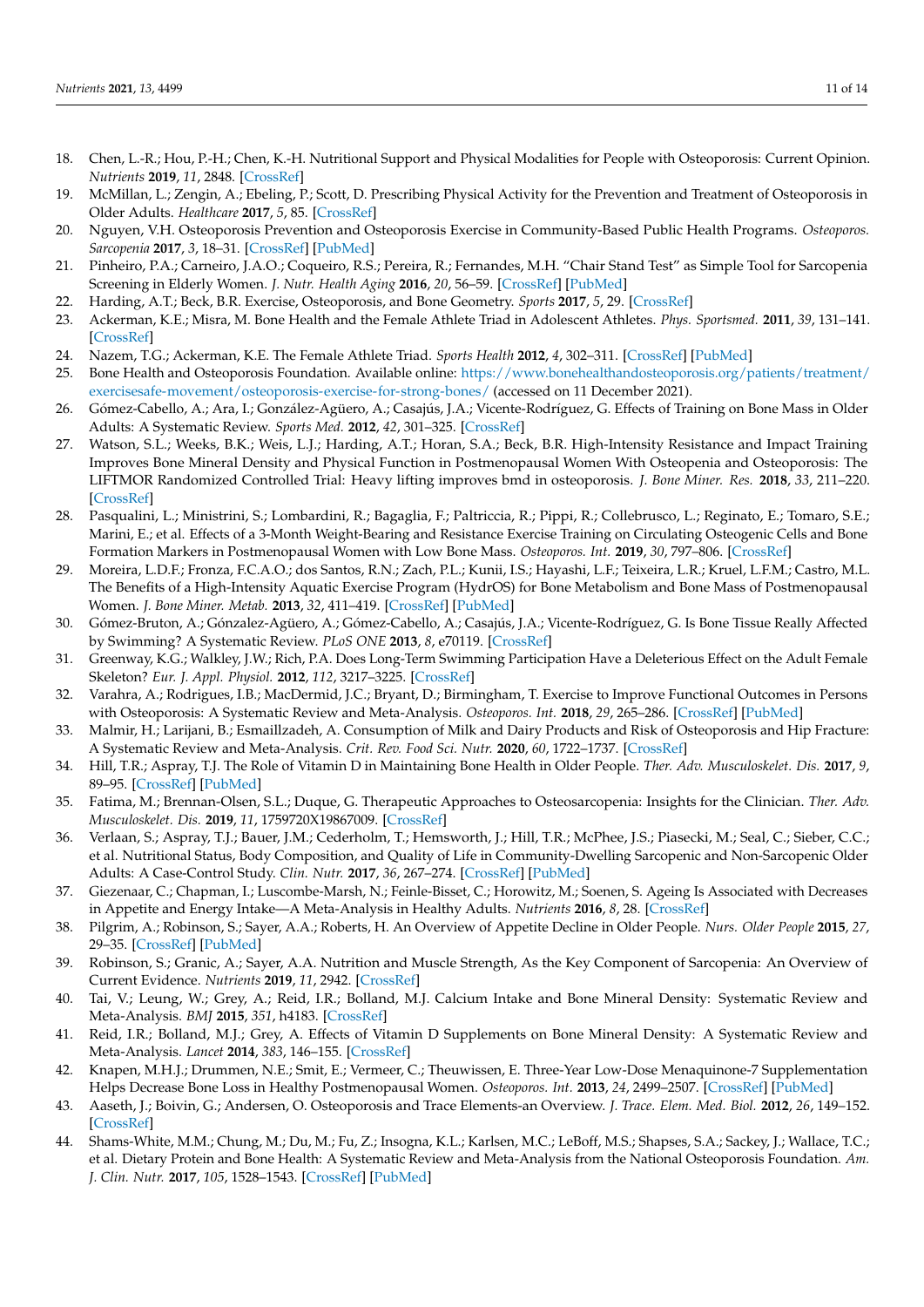- <span id="page-13-0"></span>45. New, S.A. Do Vegetarians Have a Normal Bone Mass? *Osteoporos. Int.* **2004**, *15*, 679–688. [\[CrossRef\]](http://doi.org/10.1007/s00198-004-1647-9)
- <span id="page-13-1"></span>46. Stanghelle, B.; Bentzen, H.; Giangregorio, L.; Pripp, A.H.; Bergland, A. Effect of a Resistance and Balance Exercise Programme for Women with Osteoporosis and Vertebral Fracture: Study Protocol for a Randomized Controlled Trial. *BMC Musculoskelet. Disord.* **2018**, *19*, 100. [\[CrossRef\]](http://doi.org/10.1186/s12891-018-2021-y)
- <span id="page-13-2"></span>47. Isanejad, M.; Mursu, J.; Sirola, J.; Kröger, H.; Rikkonen, T.; Tuppurainen, M.; Erkkilä, A.T. Association of Protein Intake with the Change of Lean Mass among Elderly Women: The Osteoporosis Risk Factor and Prevention—Fracture Prevention Study (OSTPRE-FPS). *J. Nutr. Sci.* **2015**, *4*, e41. [\[CrossRef\]](http://doi.org/10.1017/jns.2015.31)
- <span id="page-13-3"></span>48. Kim, J.W.; Kim, R.; Choi, H.; Lee, S.-J.; Bae, G.-U. Understanding of Sarcopenia: From Definition to Therapeutic Strategies. *Arch. Pharm. Res.* **2021**, *44*, 876–889. [\[CrossRef\]](http://doi.org/10.1007/s12272-021-01349-z) [\[PubMed\]](http://www.ncbi.nlm.nih.gov/pubmed/34537916)
- <span id="page-13-4"></span>49. Brennan, C.M.; Emerson, C.P.; Owens, J.; Christoforou, N. P38 MAPKs—Roles in Skeletal Muscle Physiology, Disease Mechanisms, and as Potential Therapeutic Targets. *JCI Insight* **2021**, *6*, 12. [\[CrossRef\]](http://doi.org/10.1172/jci.insight.149915)
- <span id="page-13-5"></span>50. Yun, Y.-R.; Won, J.E.; Jeon, E.; Lee, S.; Kang, W.; Jo, H.; Jang, J.-H.; Shin, U.S.; Kim, H.-W. Fibroblast Growth Factors: Biology, Function, and Application for Tissue Regeneration. *J. Tissue Eng.* **2010**, *2010*, 218142. [\[CrossRef\]](http://doi.org/10.4061/2010/218142)
- <span id="page-13-6"></span>51. Correa-de-Araujo, R.; Addison, O.; Miljkovic, I.; Goodpaster, B.H.; Bergman, B.C.; Clark, R.V.; Elena, J.W.; Esser, K.A.; Ferrucci, L.; Harris-Love, M.O.; et al. Myosteatosis in the Context of Skeletal Muscle Function Deficit: An Interdisciplinary Workshop at the National Institute on Aging. *Front. Physiol.* **2020**, *11*, 963. [\[CrossRef\]](http://doi.org/10.3389/fphys.2020.00963)
- <span id="page-13-7"></span>52. Xia, Q.; Huang, X.; Huang, J.; Zheng, Y.; March, M.E.; Li, J.; Wei, Y. The Role of Autophagy in Skeletal Muscle Diseases. *Front. Physiol.* **2021**, *12*, 638983. [\[CrossRef\]](http://doi.org/10.3389/fphys.2021.638983)
- <span id="page-13-8"></span>53. Beckwée, D.; Delaere, A.; Aelbrecht, S.; Baert, V.; Beaudart, C.; Bruyere, O.; de Saint-Hubert, M.; Bautmans, I. Exercise Interventions for the Prevention and Treatment of Sarcopenia. A Systematic Umbrella Review. *J. Nutr. Health Aging* **2019**, *23*, 494–502. [\[CrossRef\]](http://doi.org/10.1007/s12603-019-1196-8)
- <span id="page-13-21"></span>54. Liao, C.-D.; Chen, H.-C.; Huang, S.-W.; Liou, T.-H. The Role of Muscle Mass Gain Following Protein Supplementation Plus Exercise Therapy in Older Adults with Sarcopenia and Frailty Risks: A Systematic Review and Meta-Regression Analysis of Randomized Trials. *Nutrients* **2019**, *11*, E1713. [\[CrossRef\]](http://doi.org/10.3390/nu11081713)
- <span id="page-13-25"></span>55. Marzetti, E.; Calvani, R.; Tosato, M.; Cesari, M.; Di Bari, M.; Cherubini, A.; Broccatelli, M.; Savera, G.; D'Elia, M.; Pahor, M.; et al. Physical Activity and Exercise as Countermeasures to Physical Frailty and Sarcopenia. *Aging Clin. Exp. Res.* **2017**, *29*, 35–42. [\[CrossRef\]](http://doi.org/10.1007/s40520-016-0705-4)
- <span id="page-13-22"></span>56. Moore, S.A.; Hrisos, N.; Errington, L.; Rochester, L.; Rodgers, H.; Witham, M.; Sayer, A.A. Exercise as a Treatment for Sarcopenia: An Umbrella Review of Systematic Review Evidence. *Physiotherapy* **2020**, *107*, 189–201. [\[CrossRef\]](http://doi.org/10.1016/j.physio.2019.08.005)
- <span id="page-13-24"></span>57. Steffl, M.; Bohannon, R.W.; Sontakova, L.; Tufano, J.J.; Shiells, K.; Holmerova, I. Relationship between Sarcopenia and Physical Activity in Older People: A Systematic Review and Meta-Analysis. *Clin. Interv. Aging* **2017**, *12*, 835–845. [\[CrossRef\]](http://doi.org/10.2147/CIA.S132940)
- <span id="page-13-23"></span>58. Vlietstra, L.; Hendrickx, W.; Waters, D.L. Exercise Interventions in Healthy Older Adults with Sarcopenia: A Systematic Review and Meta-Analysis. *Australas J. Ageing* **2018**, *37*, 169–183. [\[CrossRef\]](http://doi.org/10.1111/ajag.12521)
- <span id="page-13-9"></span>59. Yoshimura, Y.; Wakabayashi, H.; Yamada, M.; Kim, H.; Harada, A.; Arai, H. Interventions for Treating Sarcopenia: A Systematic Review and Meta-Analysis of Randomized Controlled Studies. *J. Am. Med. Dir. Assoc.* **2017**, *18*, 553.e1–553.e16. [\[CrossRef\]](http://doi.org/10.1016/j.jamda.2017.03.019)
- <span id="page-13-10"></span>60. Frontera, W.R.; Suh, D.; Krivickas, L.S.; Hughes, V.A.; Goldstein, R.; Roubenoff, R. Skeletal Muscle Fiber Quality in Older Men and Women. *Am. J. Physiol. Cell Physiol.* **2000**, *279*, C611–C618. [\[CrossRef\]](http://doi.org/10.1152/ajpcell.2000.279.3.C611)
- <span id="page-13-11"></span>61. Clark, B.C.; Taylor, J.L. Age-Related Changes in Motor Cortical Properties and Voluntary Activation of Skeletal Muscle. *Curr. Aging Sci.* **2011**, *4*, 192–199. [\[CrossRef\]](http://doi.org/10.2174/1874609811104030192)
- <span id="page-13-12"></span>62. Plotkin, D.L.; Roberts, M.D.; Haun, C.T.; Schoenfeld, B.J. Muscle Fiber Type Transitions with Exercise Training: Shifting Perspectives. *Sports* **2021**, *9*, 127. [\[CrossRef\]](http://doi.org/10.3390/sports9090127)
- <span id="page-13-13"></span>63. Bori, Z.; Zhao, Z.; Koltai, E.; Fatouros, I.G.; Jamurtas, A.Z.; Douroudos, I.I.; Terzis, G.; Chatzinikolaou, A.; Sovatzidis, A.; Draganidis, D.; et al. The Effects of Aging, Physical Training, and a Single Bout of Exercise on Mitochondrial Protein Expression in Human Skeletal Muscle. *Exp. Gerontol.* **2012**, *47*, 417–424. [\[CrossRef\]](http://doi.org/10.1016/j.exger.2012.03.004)
- <span id="page-13-14"></span>64. Yoo, S.-Z.; No, M.-H.; Heo, J.-W.; Park, D.-H.; Kang, J.-H.; Kim, S.H.; Kwak, H.-B. Role of Exercise in Age-Related Sarcopenia. *J. Exerc. Rehabil.* **2018**, *14*, 551–558. [\[CrossRef\]](http://doi.org/10.12965/jer.1836268.134) [\[PubMed\]](http://www.ncbi.nlm.nih.gov/pubmed/30276173)
- <span id="page-13-15"></span>65. Hoppeler, H. Moderate Load Eccentric Exercise; A Distinct Novel Training Modality. *Front. Physiol.* **2016**, *7*, 483. [\[CrossRef\]](http://doi.org/10.3389/fphys.2016.00483) [\[PubMed\]](http://www.ncbi.nlm.nih.gov/pubmed/27899894)
- <span id="page-13-16"></span>66. Vásquez-Morales, A.; Sanz-Valero, J.; Wanden-Berghe, C. Eccentric exercise as preventive physical option in people over 65 years: A systematic review of the scientific literature. *Enferm. Clin.* **2013**, *23*, 48–55. [\[CrossRef\]](http://doi.org/10.1016/j.enfcli.2013.01.003) [\[PubMed\]](http://www.ncbi.nlm.nih.gov/pubmed/23517747)
- <span id="page-13-17"></span>67. Bellomo, R.G.; Iodice, P.; Maffulli, N.; Maghradze, T.; Coco, V.; Saggini, R. Muscle Strength and Balance Training in Sarcopenic Elderly: A Pilot Study with Randomized Controlled Trial. *Eur. J. Inflamm.* **2013**, *11*, 193–201. [\[CrossRef\]](http://doi.org/10.1177/1721727X1301100118)
- <span id="page-13-18"></span>68. Paillard, T. Relationship between Muscle Function, Muscle Typology and Postural Performance According to Different Postural Conditions in Young and Older Adults. *Front. Physiol.* **2017**, *8*, 585. [\[CrossRef\]](http://doi.org/10.3389/fphys.2017.00585)
- <span id="page-13-19"></span>69. Marty, E.; Liu, Y.; Samuel, A.; Or, O.; Lane, J. A Review of Sarcopenia: Enhancing Awareness of an Increasingly Prevalent Disease. *Bone* **2017**, *105*, 276–286. [\[CrossRef\]](http://doi.org/10.1016/j.bone.2017.09.008)
- <span id="page-13-20"></span>70. Martone, A.M.; Marzetti, E.; Calvani, R.; Picca, A.; Tosato, M.; Santoro, L.; Di Giorgio, A.; Nesci, A.; Sisto, A.; Santoliquido, A.; et al. Exercise and Protein Intake: A Synergistic Approach against Sarcopenia. *BioMed Res. Int.* **2017**, *2017*, e2672435. [\[CrossRef\]](http://doi.org/10.1155/2017/2672435)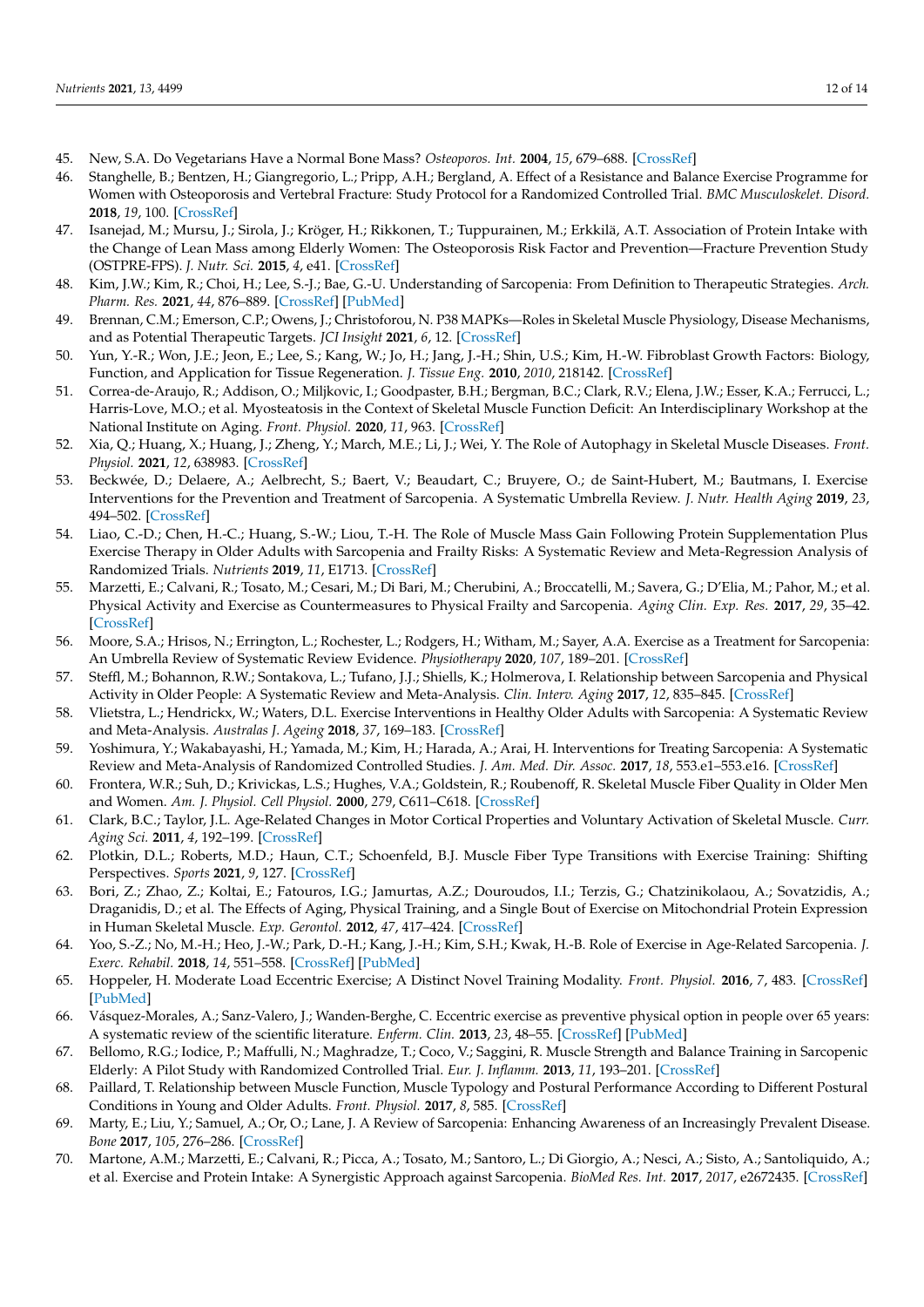- <span id="page-14-0"></span>71. Narici, M.V.; Maganaris, C.N. Adaptability of Elderly Human Muscles and Tendons to Increased Loading. *J. Anat.* **2006**, *208*, 433–443. [\[CrossRef\]](http://doi.org/10.1111/j.1469-7580.2006.00548.x)
- <span id="page-14-1"></span>72. Volpi, E.; Campbell, W.W.; Dwyer, J.T.; Johnson, M.A.; Jensen, G.L.; Morley, J.E.; Wolfe, R.R. Is the Optimal Level of Protein Intake for Older Adults Greater than the Recommended Dietary Allowance? *J. Gerontol. A. Biol. Sci. Med. Sci.* **2013**, *68*, 677–681. [\[CrossRef\]](http://doi.org/10.1093/gerona/gls229)
- <span id="page-14-2"></span>73. Santilli, V. Clinical Definition of Sarcopenia. *Clin. Cases Miner. Bone Metab.* **2014**, *11*, 177. [\[CrossRef\]](http://doi.org/10.11138/ccmbm/2014.11.3.177)
- <span id="page-14-3"></span>74. Rolland, Y.; Cesari, M.; Fielding, R.A.; Reginster, J.Y.; Vellas, B.; Cruz-Jentoft, A.J. The ICFSR Task Force. Osteoporosis in Frail Older Adults: Recommendations for Research from the ICFSR Task Force 2020. *J. Frailty Aging* **2021**, *10*, 168–175. [\[CrossRef\]](http://doi.org/10.14283/jfa.2021.4) [\[PubMed\]](http://www.ncbi.nlm.nih.gov/pubmed/33575707)
- <span id="page-14-4"></span>75. Mohseni, R.; Aliakbar, S.; Abdollahi, A.; Yekaninejad, M.S.; Maghbooli, Z.; Mirzaei, K. Relationship between Major Dietary Patterns and Sarcopenia among Menopausal Women. *Aging Clin. Exp. Res.* **2017**, *29*, 1241–1248. [\[CrossRef\]](http://doi.org/10.1007/s40520-016-0721-4)
- <span id="page-14-5"></span>76. Sgrò, P.; Sansone, M.; Sansone, A.; Sabatini, S.; Borrione, P.; Romanelli, F.; Di Luigi, L. Physical Exercise, Nutrition and Hormones: Three Pillars to Fight Sarcopenia. *Aging Male* **2019**, *22*, 75–88. [\[CrossRef\]](http://doi.org/10.1080/13685538.2018.1439004) [\[PubMed\]](http://www.ncbi.nlm.nih.gov/pubmed/29451419)
- <span id="page-14-6"></span>77. Beaudart, C.; Dawson, A.; Shaw, S.C.; Harvey, N.C.; Kanis, J.A.; Binkley, N.; Reginster, J.Y.; Chapurlat, R.; Chan, D.C.; Bruyère, O.; et al. Nutrition and Physical Activity in the Prevention and Treatment of Sarcopenia: Systematic Review. *Osteoporos. Int.* **2017**, *28*, 1817–1833. [\[CrossRef\]](http://doi.org/10.1007/s00198-017-3980-9)
- <span id="page-14-7"></span>78. Ganapathy, A.; Nieves, J.W. Nutrition and Sarcopenia—What Do We Know? *Nutrients* **2020**, *12*, 1755. [\[CrossRef\]](http://doi.org/10.3390/nu12061755) [\[PubMed\]](http://www.ncbi.nlm.nih.gov/pubmed/32545408)
- <span id="page-14-8"></span>79. Devries, M.C.; McGlory, C.; Bolster, D.R.; Kamil, A.; Rahn, M.; Harkness, L.; Baker, S.K.; Phillips, S.M. Leucine, Not Total Protein, Content of a Supplement Is the Primary Determinant of Muscle Protein Anabolic Responses in Healthy Older Women. *J. Nutr.* **2018**, *148*, 1088–1095. [\[CrossRef\]](http://doi.org/10.1093/jn/nxy091) [\[PubMed\]](http://www.ncbi.nlm.nih.gov/pubmed/29901760)
- <span id="page-14-9"></span>80. Eley, H.L.; Russell, S.T.; Tisdale, M.J. Mechanism of Attenuation of Muscle Protein Degradation Induced by Tumor Necrosis Factor-α and Angiotensin II by β-Hydroxy-β-Methylbutyrate. *Am. J. Physiol. Endocrinol. Metab.* **2008**, *295*, E1417–E1426. [\[CrossRef\]](http://doi.org/10.1152/ajpendo.90567.2008) [\[PubMed\]](http://www.ncbi.nlm.nih.gov/pubmed/18840762)
- <span id="page-14-10"></span>81. Deutz, N.E.P.; Bauer, J.M.; Barazzoni, R.; Biolo, G.; Boirie, Y.; Bosy-Westphal, A.; Cederholm, T.; Cruz-Jentoft, A.; Krznariç, Z.; Nair, K.S.; et al. Protein Intake and Exercise for Optimal Muscle Function with Aging: Recommendations from the ESPEN Expert Group. *Clin. Nutr.* **2014**, *33*, 929–936. [\[CrossRef\]](http://doi.org/10.1016/j.clnu.2014.04.007) [\[PubMed\]](http://www.ncbi.nlm.nih.gov/pubmed/24814383)
- <span id="page-14-11"></span>82. Papadopoulou, S.K. Sarcopenia: A Contemporary Health Problem among Older Adult Populations. *Nutrients* **2020**, *12*, 1293. [\[CrossRef\]](http://doi.org/10.3390/nu12051293) [\[PubMed\]](http://www.ncbi.nlm.nih.gov/pubmed/32370051)
- <span id="page-14-12"></span>83. Landi, F.; Cesari, M.; Calvani, R.; Cherubini, A.; Di Bari, M.; Bejuit, R.; Mshid, J.; Andrieu, S.; Sinclair, A.J.; Sieber, C.C.; et al. The "Sarcopenia and Physical FRailty IN Older People: Multi-ComponenT Treatment Strategies" (SPRINTT) Randomized Controlled Trial: Design and Methods. *Aging Clin. Exp. Res.* **2017**, *29*, 89–100. [\[CrossRef\]](http://doi.org/10.1007/s40520-016-0715-2) [\[PubMed\]](http://www.ncbi.nlm.nih.gov/pubmed/28144914)
- <span id="page-14-13"></span>84. Elder, C.R.; Gullion, C.M.; Funk, K.L.; DeBar, L.L.; Lindberg, N.M.; Stevens, V.J. Impact of Sleep, Screen Time, Depression, and Stress on Weight Change in the Intensive Weight Loss Phase of the LIFE Study. *Int. J. Obes.* **2012**, *36*, 86–92. [\[CrossRef\]](http://doi.org/10.1038/ijo.2011.60) [\[PubMed\]](http://www.ncbi.nlm.nih.gov/pubmed/21448129)
- <span id="page-14-14"></span>85. Beaudart, C.; Sanchez-Rodriguez, D.; Locquet, M.; Reginster, J.-Y.; Lengelé, L.; Bruyère, O. Malnutrition as a Strong Predictor of the Onset of Sarcopenia. *Nutrients* **2019**, *11*, E2883. [\[CrossRef\]](http://doi.org/10.3390/nu11122883)
- <span id="page-14-15"></span>86. Wu, P.-Y.; Huang, K.-S.; Chen, K.-M.; Chou, C.-P.; Tu, Y.-K. Exercise, Nutrition, and Combined Exercise and Nutrition in Older Adults with Sarcopenia: A Systematic Review and Network Meta-Analysis. *Maturitas* **2021**, *145*, 38–48. [\[CrossRef\]](http://doi.org/10.1016/j.maturitas.2020.12.009)
- <span id="page-14-16"></span>87. Bao, W.; Sun, Y.; Zhang, T.; Zou, L.; Wu, X.; Wang, D.; Chen, Z. Exercise Programs for Muscle Mass, Muscle Strength and Physical Performance in Older Adults with Sarcopenia: A Systematic Review and Meta-Analysis. *Aging Dis.* **2020**, *11*, 863–873. [\[CrossRef\]](http://doi.org/10.14336/AD.2019.1012)
- <span id="page-14-17"></span>88. Karlsson, M.; Becker, W.; Michaëlsson, K.; Cederholm, T.; Sjögren, P. Associations between Dietary Patterns at Age 71 and the Prevalence of Sarcopenia 16 Years Later. *Clin. Nutr.* **2020**, *39*, 1077–1084. [\[CrossRef\]](http://doi.org/10.1016/j.clnu.2019.04.009)
- <span id="page-14-18"></span>89. Granic, A.; Dismore, L.; Hurst, C.; Robinson, S.; Sayer, A. Myoprotective Whole Foods, Muscle Health and Sarcopenia: A Systematic Review of Observational and Intervention Studies in Older Adults. *Nutrients* **2020**, *12*, 2257. [\[CrossRef\]](http://doi.org/10.3390/nu12082257)
- <span id="page-14-19"></span>90. Zhu, L.-Y.; Chan, R.; Kwok, T.; Cheng, K.C.-C.; Ha, A.; Woo, J. Effects of Exercise and Nutrition Supplementation in Community-Dwelling Older Chinese People with Sarcopenia: A Randomized Controlled Trial. *Age Ageing* **2019**, *48*, 220–228. [\[CrossRef\]](http://doi.org/10.1093/ageing/afy179)
- <span id="page-14-20"></span>91. Liao, C.-D.; Tsauo, J.-Y.; Lin, L.-F.; Huang, S.-W.; Ku, J.-W.; Chou, L.-C.; Liou, T.-H. Effects of Elastic Resistance Exercise on Body Composition and Physical Capacity in Older Women with Sarcopenic Obesity: A CONSORT-Compliant Prospective Randomized Controlled Trial. *Medicine* **2017**, *96*, e7115. [\[CrossRef\]](http://doi.org/10.1097/MD.0000000000007115)
- <span id="page-14-21"></span>92. Drey, M.; Sieber, C.C.; Bertsch, T.; Bauer, J.M.; Schmidmaier, R. FiAT intervention group. Osteosarcopenia Is More than Sarcopenia and Osteopenia Alone. *Aging Clin. Exp. Res.* **2016**, *28*, 895–899. [\[CrossRef\]](http://doi.org/10.1007/s40520-015-0494-1) [\[PubMed\]](http://www.ncbi.nlm.nih.gov/pubmed/26563287)
- <span id="page-14-22"></span>93. Paintin, J.; Cooper, C.; Dennison, E. Osteosarcopenia. *Br. J. Hosp. Med.* **2018**, *79*, 253–258. [\[CrossRef\]](http://doi.org/10.12968/hmed.2018.79.5.253) [\[PubMed\]](http://www.ncbi.nlm.nih.gov/pubmed/29727228)
- <span id="page-14-23"></span>94. Roh, E.; Choi, K.M. Health Consequences of Sarcopenic Obesity: A Narrative Review. *Front. Endocrinol.* **2020**, *11*, 332. [\[CrossRef\]](http://doi.org/10.3389/fendo.2020.00332) [\[PubMed\]](http://www.ncbi.nlm.nih.gov/pubmed/32508753)
- <span id="page-14-24"></span>95. Kirk, B.; Zanker, J.; Duque, G. Osteosarcopenia: Epidemiology, Diagnosis, and Treatment—Facts and Numbers. *J. Cachexia Sarcopenia Muscle* **2020**, *13*, 609–618. [\[CrossRef\]](http://doi.org/10.1002/jcsm.12567) [\[PubMed\]](http://www.ncbi.nlm.nih.gov/pubmed/32202056)
- <span id="page-14-25"></span>96. Banitalebi, E.; Ghahfarrokhi, M.M.; Dehghan, M. Effect of 12-Weeks Elastic Band Resistance Training on MyomiRs and Osteoporosis Markers in Elderly Women with Osteosarcopenic Obesity: A Randomized Controlled Trial. *BMC Geriatr.* **2021**, *21*, 433. [\[CrossRef\]](http://doi.org/10.1186/s12877-021-02374-9)